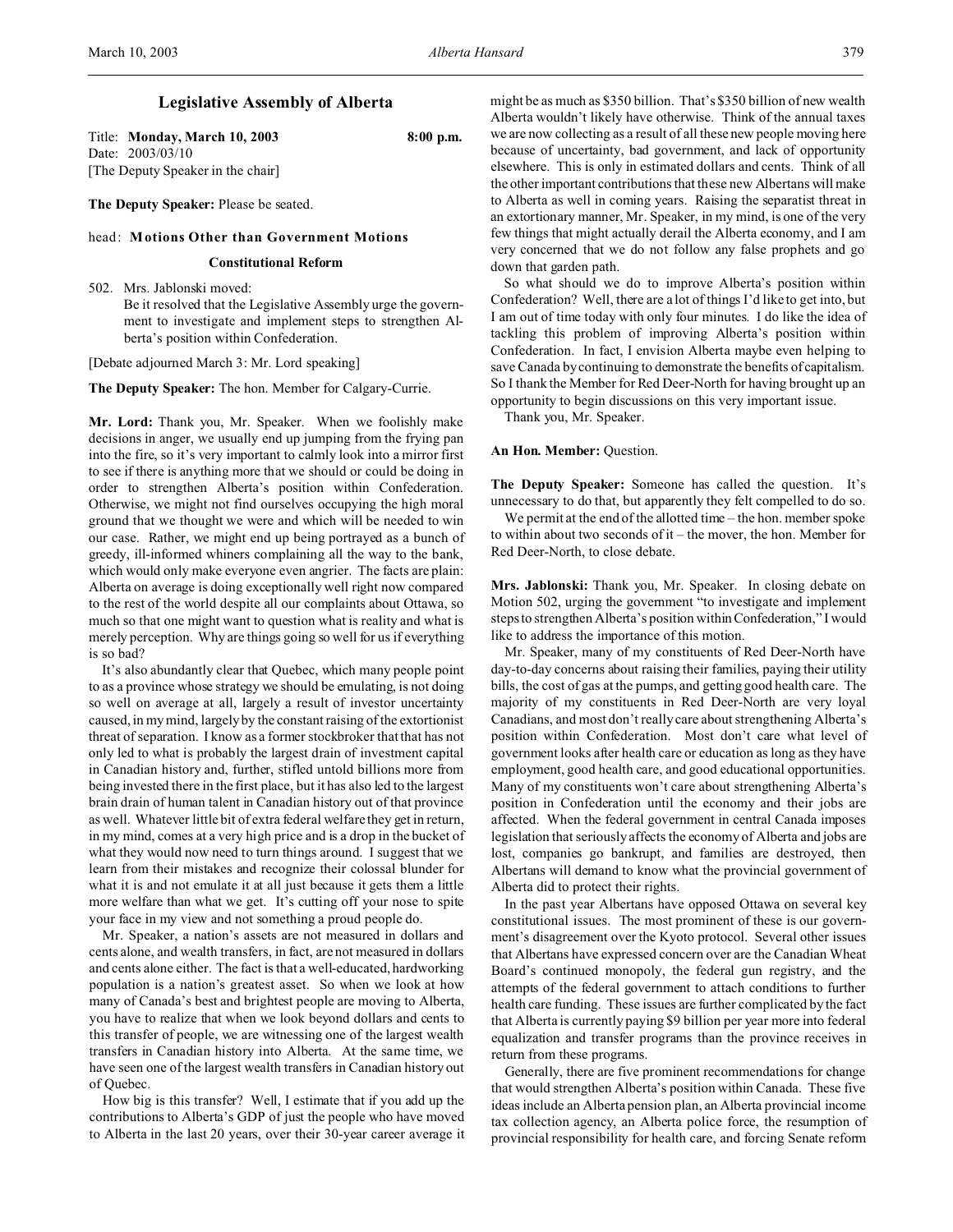back on the national agenda. Motion 502 does not necessarily endorse these suggestions but asks the government to research and investigate these possibilities as well as other means through which the position of this province in Confederation can be strengthened. These are all constitutionally valid ways through which Alberta can protect itself against federal encroachment.

Alberta would not be the first province to implement some of these recommendations. Quebec is already way ahead of Alberta in strengthening their position in Confederation. Alberta has, however, always been a leader in developing policies and strategies that continue to build on our success and strength while identifying commonareas for interprovincial co-operation and provincial/federal co-operation within Confederation. Alberta has a well-deserved reputation for honestly facing problems, developing workable solutions that meet the needs of all parties concerned, and above all defending the interests of Albertans.

Mr. Speaker, as I have said before, to those Albertans who are talking about separation, I challenge them to work with us to build a strong Alberta inside the Canada that our Fathers of Confederation wanted it to be. For the sake of those in the federal government and Alberta's opposition parties that find it difficult to understand the intent of this motion, it is not a motion about separating. It is a motion that requests action to strengthen this great province and thereby strengthen this great country of Canada. By having stronger voices, we have a stronger nation – stronger provinces, a stronger nation – for to do nothing and to accept the status quo is to weaken Canada.

In conclusion, Mr. Speaker, I would encourage all members to support Motion 502 so that Albertans will always be assured that federal government policies will only affect their jobs and their economy in a positive way.

[Motion Other than Government Motion 502 carried]

# **Incentives for First-time Home Buyers**

503. Mr. Shariff moved:

Be it resolved that the Legislative Assembly urge the government to establish a financial incentive program to encourage first-time home ownership.

**Mr. Shariff:** Mr. Speaker, I've great pleasure in rising today to sponsor debate on Motion 503. Over the past 10 years the province of Alberta has experienced a tremendous expansion in growth. Due to the hard work of all citizens of Alberta we have created an environment that is the envy of the rest of Canada. This expansion, however, has come at a cost to Alberta, a cost in terms of unaffordable housing and accommodation. The purpose of introducing Motion 503 for debate in this Legislative Assembly is to urge the government to establish a financial incentive program to aid firsttime home buyers. These are potential home buyers who through the regular channels of borrowing might not otherwise be able to afford reasonable and adequate accommodation.

*8:10*

Mr. Speaker, with our phenomenal population growth the province of Alberta has also experienced a dramatic rise in the value of real estate. It is a simple example of supply and demand. For example, the average price of a home in Calgary and Edmonton is over \$200,000. For those Albertans who are desperately attempting to save towards that first home purchase, the timing and environment could not be any worse. Interest rates are at an historical low, unemployment levels have maintained their low levels, and the Alberta economy is continuing to lead the country in growth, yet

many working families do not have the means to be able to afford purchasing reasonable housing. Most families today are two-income households struggling to pay a high rent and bills for day-to-day living. Most are unable to even consider putting money aside for a down payment. Those who are able to save a little find themselves unable to qualify for a mortgage because of high debt ratio.

Mr. Speaker, as I look around the country, there are many models of programs encouraging home ownership. For example, the federal government through the Canada Mortgage and Housing Corporation offers what they call a home buyer's plan, which allows first-time home buyers to use up to \$20,000 of money in the RRSP program towards a down payment for the purchase of a home. This program is great for those who have the resources to put aside money for retirement and invest those savings into home ownership.

However, there are many young Albertans that are struggling to meet the heavy debt load they carry after graduation. According to Alberta Learning, as of March 31, 2002, the average debt load for a university undergraduate today is \$18,871. For a graduate student that figure rises to \$28,824. In my office I have seen young couples who have \$60,000 to \$70,000 of student finance debt. Many of us who have children currently in postsecondary programs know that the cost of education has risen dramatically. Many parents who previously were able to help fund some of their children's education costs are now unable to do so. Therefore, young people are being burdened more and more with carrying higher and higher education debt loads.

Mr. Speaker, the point here is that attempting to secure that first job to pay off these burdensome debts makes it financially impossible for many young people to put enough money away for a house purchase. As well, with the pressures of contributing to an individual pension fund, knowing that the Canada pension plan as it currently stands will not be around for any length of time, with paying down student loans, with the increasing cost of living in many urban centres where the jobs are located, and with real estate prices in those centres rising beyond the budget of many, it is less likely that many young adults will be able to afford the purchase of a first home.

Some of you may recall that in 1976 the Alberta government, through an entity known as the Alberta Home Mortgage Corporation, offered the starter home ownership program. This program was offered to assist low- to middle-income families purchase their first homes. This program lasted until 1984, when it was disbanded. One of the problems with this program, Mr. Speaker, was that it was structured inefficiently and created a burgeoning bureaucracy rather than helping those it was intended to aid.

A proposal that includes tax credit incentives for first-time home buyers has been an effective program in other Canadian jurisdictions as well as in the United States. The stimulation of home ownership through the mortgage interest deduction and capital gains exemption is sound economic policy. The economic stimulus of tax benefits is multiplied by the equity growth created through home appreciation. Various provincial jurisdictions offer programs that aid their constituents with the purchase of a home through tax incentives and benefits.

The Ontario government offers the Ontario home ownership savings plan, which provides a refundable tax credit to help lower income individuals and couples save towards the purchase of a first home. Persons with a net income of less than \$40,000 and couples with a combined net income of less than \$80,000 can benefit from this program. When an individual or couple files an annual federal income tax return, a claim for an Ontario home ownership savings program tax credit of up to \$500 per person or \$1,000 per couple may be made. This tax credit is based on net income for the year and the amount deposited into the plan during that year.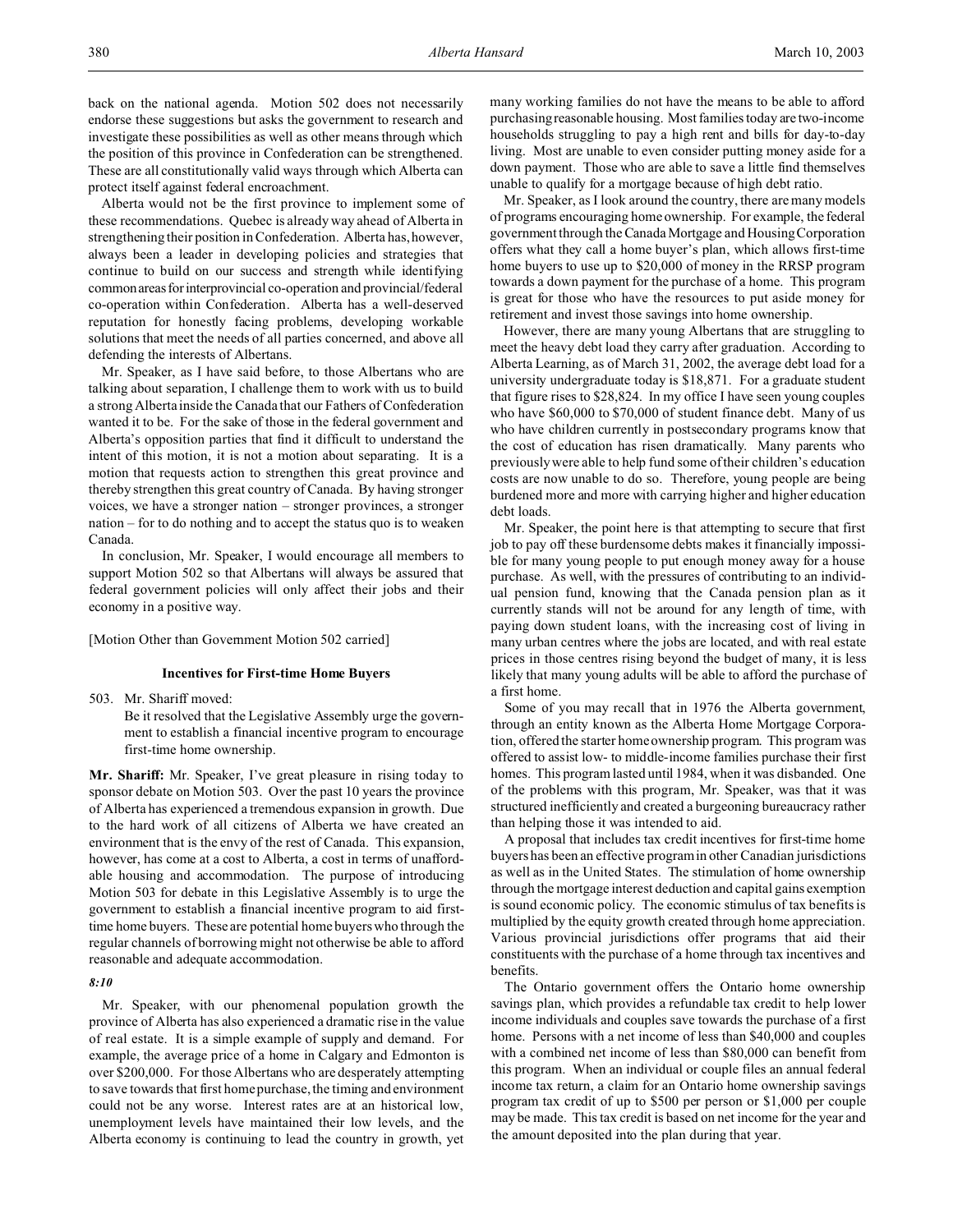Mr. Speaker, British Columbia offers a property transfer tax exemption for first-time home buyers. The property transfer tax credit is calculated at a rate of 1 percent on the first \$200,000 of the fair market value and 2 percent on any value over \$200,000. For example, in a \$250,000 house in Victoria a first-time home buyer would have a property transfer tax exemption of \$3,000.

The previous two examples given from British Columbia and Ontario demonstrate those governments' commitment to providing their citizens with an incentive for home ownership. With the rising costs facing many of our younger Albertans, it is vital that we help create an environment that promotes home ownership. Motion 503 speaks to that goal, and I urge my colleagues to support this motion.

Thank you.

**The Deputy Speaker:** The hon. Member for Edmonton-Ellerslie.

**Ms Carlson:** Thank you, Mr. Speaker. It's nice to see that the backbench likes to be a tax-and-spend kind of organization. They're sounding very Liberal, which is not the first time today that we heard private members who support this government sounding very Liberal. I have to say: that pleases me to no end.

The one program that the member forgot to talk about is the one that was in the mid-60s that was also available – and I believe that would have been with the Social Credit government – where homeowners could receive a grant. Of course, houses were a lot less then, and I think the average grant was about \$500.

**Mr. McClelland:** Five hundred dollars. You could buy a house. I was there.

**Ms Carlson:** Five hundred dollars. You see? There's another taxand-spend member that would like to participate in debate and tell us how this government can help people at the ground level, which we've been saying for a long time. I tell you: this is shaping up to be a pretty fun week. I can hardly wait to see what else they talk about. We may see them actually enter into debate on substantive bills, and wouldn't that be a change, Mr. Speaker?

Anyway, I have to say that I'm completely in support of what this member has to say. Now I know that nobody will vote for it – and I'm sorry for that – because we can see the moaning and groaning. You guys can just pretend to be tightfisted with your money in helping out people. Just for once close your eyes and tax and spend away openly instead of behind closed doors and by regulations, which is how it usually happens.

I urge everyone in this Assembly to support this motion.

**The Deputy Speaker:** The hon. Member for St. Albert.

**Mrs. O'Neill:** Thank you, Mr. Speaker. Motion 503 calls on the government to establish a financial incentive program that aids firsttime home buyers in the purchase of their first home. The Member for Calgary-McCall has introduced this motion, and I feel that we should all support it because it is not something that will tax others but will give an incentive for first-time home buyers to enable them to get into the market of being homeowners.

Alberta has experienced phenomenal growth over the past decade. With this growth, the province has also experienced a dramatic rise in real estate values, with prices of homes escalating each year. While prosperity and economic growth is good for the overall health of the province, it has created a problem for first-time home buyers trying to find an affordable residence. I'd like to just draw on my experience. Just prior to being elected to the Legislature, I did sell residential real estate, and I can tell you that the greatest desire

among young couples, young people is to be able to purchase their own home so that they can stop putting money into rent that is not going to build equity for them. But many of them are in circumstances where they have to pay rent, and at the same time there isn't additional help from us, who could give it without it being a drain on other parts of our economy and our resources. They just could do that in order to establish themselves and in order to enhance the economic growth of this province.

### *8:20*

This motion will lay the groundwork for strengthening community development across the province. It has been shown that home ownership increases the wealth and the stability of the family unit, thereby decreasing dependence on government programs such as welfare, pension plans, and various other social services.

The Alberta government has long been a proponent of lowering personal income taxes. That we have talked about, and that we have done. This motion sets in place the groundwork for using interest payments paid against a mortgage as a tax credit for the homeowner. As the mover of the motion has indicated, there are certain programs, one in Ontario and one in British Columbia, that really do assist first-time home buyers, and I think this is an excellent opportunity for us to join that.

Motion 503 complements the mandate of the government to make Alberta the lowest tax province in the country. The rising costs of home ownership in the province exclude many potential home buyers immediately from buying a home, and then they find themselves, I know, in circumstances where they are paying out rent so they can't put aside the money or can't get a tax credit in order save money to buy their first home. It's a very difficult treadmill, perhaps I'd call it, to be on.

Albertans as well as all Canadians interested in purchasing their first home benefit under the provisions of CMHC, a program that is nationwide albeit a program that does require \$2,000-plus in order to purchase the insurance on it. Again, that's a bit of a setback whereas the proposal that is here in Motion 503 suggests perhaps a tax incentive or another way that wouldn't require more money upfront. By adding another financial incentive to the CMHC first-time home buyer program such as tax credits against interest paid on a home mortgage, Albertans could see the added economic and social benefits to purchasing their first home.

There should be minimal negative impact to any segment of the population with the proposed motion, and that's what is so I'll say nice about this motion, that it doesn't rob Peter to benefit Paul. In that sense, it would have minimal impact. In fact, I think it would be one of those what I call enablers of the economy, particularly for the segment of first-time home buyers as is stated in the motion.

With the huge influx of in-migration to the province of Alberta rental properties are unable to keep pace with the burgeoning population. That's true, I know, in the capital city of Edmonton. It's certainly and absolutely true in my community of St. Albert and, I understand, in the city of Calgary, and I know of other parts of the province. Housing starts have been at a record pace. For example, Calgary's single-family starts are 25 percent higher than in 2001. But many lower income families are still unable to afford reasonable accommodation, particularly that kind of accommodation which means an investment, their own investment in their own property.

With the benefit of a financial incentive such as tax credits added to the CMHC program, Alberta could see an even larger personal investment in real estate, and I'd like to stress the word "investment" because this is indeed an investment not only for the family, but it is a strengthening for the province's economy as well. It's also an opportunity for individuals to feel that they are building their future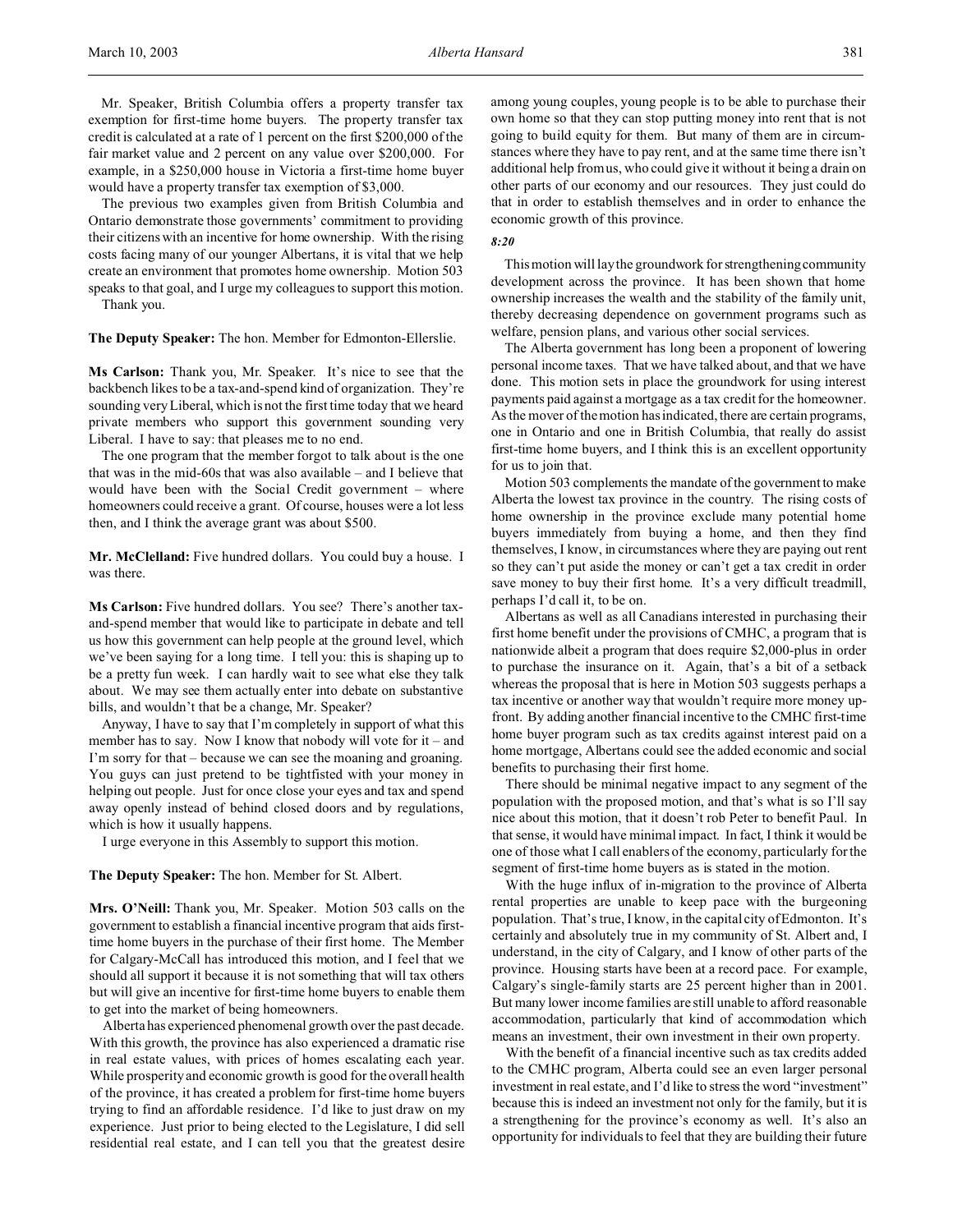as they build the province's future. With the economic boom over the past decade and the cost of living in many parts of Alberta having risen quite dramatically, particularly in the sector of real estate, residential housing, as I mentioned, Motion 503 could provide relief to many of those who are unable to afford housing in their current situation.

In closing, I would just like to comment on the fact, too, that in many, many instances when people look to invest, they look to invest in order for them to create some more security in their lives and more stability in their lives. That, I believe, is the strength of this particular motion. It speaks to the opportunity, the enabling by us in this Legislature to pass a motion to encourage us to put in a tax incentive that indeed is truly saving money in order to invest in family, life, and the future.

So I would encourage everybody in this Assembly to vote in support of Motion 503. It makes sense. It makes sense for the firsttime home buyer, it makes sense for the economy, and I think it makes sense in responding to what families and young people want, and that is stability and investment in their lives. Thank you.

**The Deputy Speaker:** The hon. Member for Clover Bar-Fort Saskatchewan.

**Mr. Lougheed:** Thank you, Mr. Speaker. I'm pleased to join in this debate on Motion 503, sponsored by the Member for Calgary-McCall. A financial incentive program that aids first-time homeowners seems like a good idea, at least at first glance, but I think the reality is that people can successfully qualify for home ownership after moving through that home-buying process without direct intervention from this government. As we all know, Alberta's economy is very heated currently. It's driven up the cost of housing. Another government program could help more Albertans move out of rented units and into homes of their own, but I think there are some problems with Motion 503 that seem to go against the policies of this government and perhaps even work against some people wishing to buy a home.

First of all, Mr. Speaker, I believe that the market should establish eligibility for home ownership and not a government program. I also wonder if any consideration has been given to the possibility of house prices increasing due to the increased demand for homes brought on by this Motion 503. The financial incentive created by this government would likely increase the price of homes. A dramatic increase in the number of customers surely would create more demand for homes, and following supply and demand we know that would lead to higher prices. Therefore, Mr. Speaker, Motion 503 could actually backfire and create an artificial additional upward pressure in Alberta's housing market. I don't believe this is appropriate.

I realize there are federal/provincial partnerships that provide housing for low-income and special-needs people. There's already some good work being done between the federal and provincial governments to help low-income and special-needs people afford homes. Mr. Speaker, I believe that there should be no extra funding to expand these programs, and Motion 503 goes a little bit further and may upset the market forces that drive real estate.

As the hon. Member for Calgary-McCall pointed out, establishing a financial incentive program for people looking to buy a home is not a new idea in Alberta. There have been several instances where the government of the day believed government intervention was necessary to provide opportunities for people to buy homes, Mr. Speaker, but none of these programs is operating anymore, and the reason is that real estate issues need to be settled in the real estate market. We've heard a great deal about the federal government's

Mortgage and Housing Corporation financing and how the public program has assisted thousands of families. We must remember that real estate, though, is a private industry driven by competition. Banks, real estate agents, and most potential homeowners know that they must ask very important questions before they get too far into the home-buying process. The most important issue they must address is to ensure that they're able to handle the responsibility of the finances of owning a home.

I'd agree that there are many barriers that prevent families from buying a home. Mortgage payments are often more expensive than renting. Owners must also assume responsibility for maintenance and upgrading appliances or any renovations that may occur. Houses often appreciate slowly in value, and the benefits of home ownership only occur usually after several years, once a substantial amount of equity has been accumulated. My point is that the decision for buying a home should be left up to the individual, and a financial incentive provided by this government may encourage people to buy homes when they aren't prepared to qualify. There could then be a resulting increase in the number of personal bankruptcies and defaulted mortgages.

#### *8:30*

The Alberta government used to be involved in helping families buy affordable housing, but that was quite a while ago, and priorities have shifted substantially since the '70s and '80s. Right now Albertans are concerned about health care reform, rising expectations for education, and financing new capital projects. The funding needed for any proposed financial incentive must come from other key areas of this government. I can't justify taking funding away from other government goals when there is not a significant crisis in the housing market.

Mr. Speaker, I'd assume that the members in this Assembly are aware, as are all Albertans, that Albertans are experiencing a housing boom. That boom means that things are going well. I see no reason for the government to meddle in the affairs of the housing market. I haven't heard any public outcry in my area regarding this issue. There have been no indications that there's a housing shortage or lack of buyers that could be rectified by this kind of program. This Assembly should therefore focus on the allocation of public funds to areas that need improving.

The housing market may be concerned if Albertans weren't buying homes because the labour market was shaky, the economy was unstable, or perhaps interest rates were too high. Alberta's labour market is the best in the country. The economic activity is the envy of the rest of Canada, and the interest rates are relatively affordable. These are some of the conditions that have created a successful housing market in Alberta. A housing boom contributes substantially to the economic health of the middle class of the province. An accumulation of a substantial net worth through a lifetime of home ownership means retirees are less dependent on social security and retirement programs as a source of income in their retirement years. But neither of these actions justifies the need for another financial incentive program for potential home buyers. People should consider buying a home only when they've achieved reasonable employment and financial stability. I think the role of this government is to set up a framework that encourages economic growth, and that in turn raises the standard of living for all Albertans.

Motion 503, I think, artificially inflates the number of potential home buyers. The housing market continues to flourish in Alberta without direct intervention from this government. Potential homeowners can access affordable mortgages through the federal government and the private sector, and I think the situation should stay that way.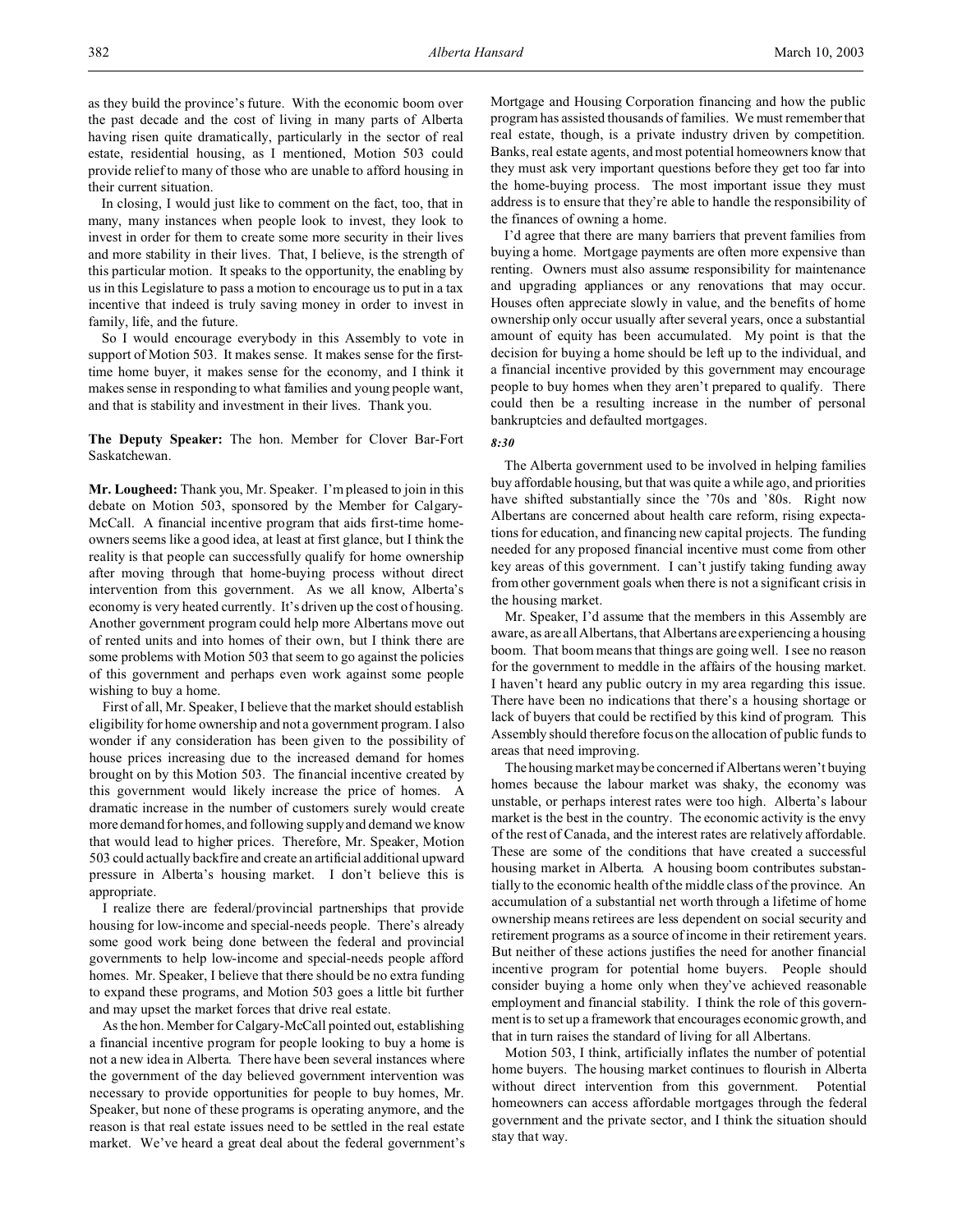Mr. Speaker, I don't believe that government intervention, which may take resources away from other programs, is an appropriate way to go, and therefore I cannot support Motion 503. Thank you.

**The Deputy Speaker:** The hon. Member for Drayton Valley-Calmar.

**Rev. Abbott:** Thank you very much, Mr. Speaker. It is with great pleasure that I rise today to speak in support of Motion 503, the firsttime home buyers program. I would like to take the opportunity to commend the MLA for Calgary-McCall for bringing this issue to the foreground for discussion and debate. It is a valuable motion, one that has many benefits not just for the home buyer but also for the entire community and, therefore, a motion that I support.

The purpose of Motion 503 is to introduce a financial incentive program to encourage and assist first-time home buyers in purchasing a home. Mr. Speaker, shelter is a basic need that should be accessible to citizens across the province. Furthermore, the dream of home ownership is a fundamental premise and goal that Albertans strive to achieve. However, the rising cost of home ownership in our province may now exclude many potential home buyers from purchasing their first home. The establishment of this incentive program attempts to offset the complications and difficulties of buying a home while compensating for the uncertainties in the housing sector in Alberta.

Housing conditions in our province have changed dramatically. Alberta has experienced incredible growth – incredible growth – over the last 10 years. Our province has seen an influx of individuals moving to Alberta not only from across the nation but from international destinations as well. There are more individuals moving here than to any other province in Canada. In fact, Alberta received a net gain of just under 120,000 people between 1996 and 2001.

### **An Hon. Member:** How many?

**Rev. Abbott:** One hundred and twenty thousand. This increase was more than double Ontario's, the second place province.

Mr. Speaker, with this migration of people to Alberta our province is also experiencing a boom in the construction sector. Over the past six to seven years there has been a steady increase in the construction of housing. This boom, of course, is being fed by a heightened demand for housing. This demand is predicted to increase 61 percent between 1998 and 2028.

Mr. Speaker, with the demand for housing so high our province is currently experiencing a rise in real estate value. Over 2001 the cost percentage increase per home varied from 5 to 13 percent across the province. An average-priced home in Fort McMurray, for example, will cost Albertans just under \$250,000. Calgarians can expect to pay over \$200,000 for a modest home while it will cost Edmontonians just under \$200,000 for their home. Now, I acknowledge that housing costs in Alberta are reasonable when compared to other urban centres across the country, but the alarming fact is that the steady rate of increase in costs is not expected to level off anytime in the near future.

Mr. Speaker, I would now like to shift my focus and spend some time highlighting the financial rewards that arise from home ownership. Buying a home is a major life decision that is a dream for many Alberta families. Purchasing a house is also the biggest financial investment that most people make in their lifetime. So buying right and having the ability to purchase is important to home buyers. Now, there are many financial benefits from home ownership. These range from the tax breaks that accrue from the increased

value in your investment – in other words, there's no tax charged on the capital gains if you were to sell your home as long as you buy another one.

Home ownership is a first-rate investment, and it should be encouraged. The current rise in housing prices makes home ownership an attractive way to invest money. Real estate values have been steadily rising as the stock markets have been declining. If Albertans purchase a home today for \$200,000 and housing prices rise 10 percent over the next year, then that house will have a new value of \$220,000. The initial investment has built up \$20,000 of tax-free home equity.

Now, buying a house can also stop inflation. Albertans purchasing a home today will freeze the rising costs of construction tomorrow. It also increases your savings. Mortgage payments help contribute to an individual's net worth. A portion of the money an individual pays goes toward building equity. It's not just all going out to rent, as the hon. Member for St. Albert mentioned.

Purchasing a home is a solid investment. Incentives and assistance should be made available to Albertans wanting to buy a home. Now, these programs could ease the difficulties, making the process less complicated and more affordable. Owning a home is considered a sign of success, and it does provide great emotional rewards for many homeowners. It allows the opportunity to improve an investment by upgrading the home. Encouraging and increasing home ownership will let Albertans obtain a return on the money they invest as well as money borrowed.

So, Mr. Speaker, I strongly support this initiative because of the possible financial rewards. Therefore, I encourage all of my colleagues, even my colleague from Vermillion-Lloydminster, to vote in favour of Motion 503 and a potential first-time home buyers program.

Thank you, Mr. Speaker.

#### *8:40*

**The Deputy Speaker:** The hon. Member for Edmonton-Castle Downs.

**Mr. Lukaszuk:** Thank you very much, Mr. Speaker. I rise this evening to participate in the debate in support of Motion 503, the first-time home buyer program. Indeed, this incentive program will not only affect possible first-time home buyers, but it will have a farreaching implication for communities across the province. Granted, I acknowledge that there are already programs in place to assist those purchasing a home. However, with increasing housing costs across Alberta, this incentive program would provide another benefit to encourage first-time home buyers.

I would like to spend some time addressing the benefits that stem from home ownership. Owning a home can bring a personal satisfaction that comes from having roots and a sense of belonging in the community. Owning a home brings many benefits along with some new responsibilities. Fostering home ownership or providing incentives to purchase a home would aid in reinforcing community development. Motion 503 would provide the foundation for strengthening communities across our province. A homeowner has a feeling of belonging in the community as well as a sense of personal security. Owning a home provides a peaceful sense of assurance. Possessing and taking care of a home gives a family the feeling of roots, stability, Mr. Speaker, and security. With every flower bulb planted and every coat of paint on the wall, the home becomes more valuable and individual, and it is an investment.

Home ownership contributes to social harmony and family stability as well. Several studies suggest that home ownership is positively linked to the stability of the family, residential satisfaction,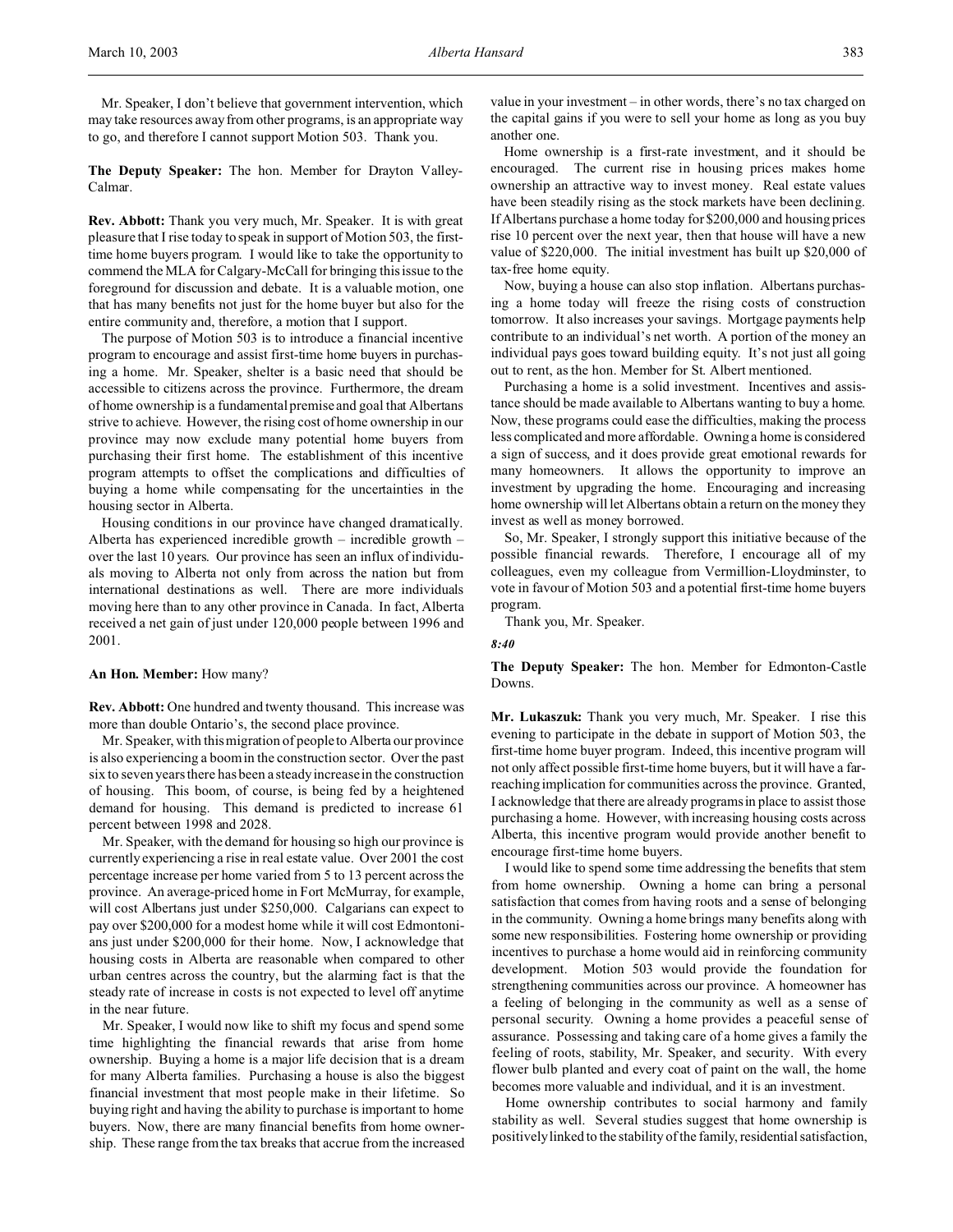and neighbourhood security. Almost half of homeowners stay put for eight or more years. "How long?" you may ask. Eight or more years. By living in one place for an extended period of time, children are more likely to be raised in a stable environment. Advantages of this consistency include a constant educational experience, the ability to form long-term relationships, and the child's overall emotional security.

Owning a home brings great pride to Albertans. A home is more than just walls and a roof. It is a reflection of character. It is filled with memories and traditions that get built over time. Take a moment, Mr. Speaker, to think about the houses on your street or the neighbouring farm or acreage. These are more than just houses. They are a representation of the hard work and dedication that individuals put into them. They portray pride and honour.

The government needs to extend its commitment to citizens regarding affordable housing. The first-time home buyer program, Mr. Speaker, is a step in the right direction. The long-term benefit of home ownership will profit all communities across the province by instilling stability and security. Many lower income families are still unable to afford reasonable housing. With the assistance of tax incentives, taken with the existing federal programs, these individuals may be able to buy a home and receive personal investment in their real estate. Expanding home ownership to lower income families is seen as a way to contribute to community improvement as well as an individual's satisfaction. The first-time buyer program would allow home ownership to be more accessible to these individuals.

Motion 503, Mr. Speaker, could lead to an even larger personal investment in real estate in Alberta. Even when individuals rent, they pay a mortgage, their landlord's mortgage. It makes sense for individuals to contribute to their own mortgage instead of throwing money away in rent. However, individuals have to be able to overcome the initial hurdles in order to invest in a new home.

Alberta has been experiencing accelerated growth. While this prosperity and economic growth is favourable for the overall health of the province, it has a dramatic impact on the housing sector.

Mr. Speaker, any first-time home buyers program could provide relief to those who are unable to afford housing. This growth in home ownership would enhance community development and decrease the dependency of families. A home is a symbol of independence, both spiritual and physical. An Albertan's pride and joy is their home, and these provide the joy that underpins pride in our communities, our cities, and our province. In order to maintain a high level of home ownership in Alberta, sustaining housing affordability is crucial. The challenge for the government is to ensure that affordable, reasonable housing is within the reach of the citizens of this province.

Mr. Speaker, Motion 503 hopes to encourage homeowners with an incentive program for first-time buyers. This program would provide assistance, making it possible for Albertans to purchase a home who may have otherwise abandoned home ownership. With this incentive come many benefits not only for the individual homeowner but for the surrounding community as well.

I commend the MLA for Calgary-McCall for bringing this issue forward. I support this initiative, and I urge all colleagues to vote in favour of Motion 503 and a possible first-time home buyer program. Thank you, Mr. Speaker.

**The Deputy Speaker:** The hon. Member for Vermilion-Lloydminster.

**Mr. Snelgrove:** Thank you, Mr. Speaker. While I wipe a sentimental tear from my eye and try and think about all the wonderful things

that come with home ownership, I'll tell you that what can come with home ownership is a debt that you can't afford, taxes that you can't afford, a job that disappears, and a mortgage you can't afford. What a wonderful spot we'd be in if we've talked these wonderful, young, impressionable people into a home they can't afford. If you could go back in history and find one good thing that government does by helping people do things they shouldn't do, I'd be curious to know.

So we want to go down this path of going back into business, because, as the hon. Member for Clover Bar-Fort Saskatchewan said, buying a house, borrowing money is a business. It's a business, as simple as that. It's wonderful to suggest that somehow some department of government could come up with a plan that would recognize the need, then, and pick the winners and losers again to decide who should get a new house and who shouldn't. Not a concern about: will they have a job five years down the road, will their job move to McMurray, and what'll they do with their house? Well, let's sell it. Then be a first home buyer in Fort McMurray again? No.

Now, we get these good ideas in government, and what we should do is carefully sit down and think about it. Who is the best to decide when you buy a house? Hopefully, if you're in a family situation, you may rent for a while. You'll prove you can save a little money, put it in the bank, let it build, determine what you can afford to do and determine what would happen if you do lose a job. So you build a little bit of history into your credit. After a while, when you have a little bit of money to put down and you've got a history of employment that a bank would accept, then you go in and borrow the money in a straight-up market situation with no government incentive or offer at all. That's how it should be. For us to suggest that somehow we could help these people out by giving them a tax break or giving them a little break on interest just gets us back down a road that we should never think of going down.

So with that, Mr. Speaker, I would like just to encourage people to think very carefully about starting once again to get in business, pick winners and losers, spend taxpayers' money on helping people to buy a house. Quite honestly, it's a very noble idea, and I commend the hon. member who brought it in for having a wish. But a wish is all it is, and once upon a time shouldn't be in the bills in this House.

Thank you.

**The Deputy Speaker:** The hon. Member for Calgary-Currie.

**Mr. Lord:**Thank you, Mr. Speaker. It's my pleasure to rise tonight to speak in favour of Motion 503. I recognize that my hon. colleague opposite has brought up some very good points; however, I do think on balance that . . .

### **An Hon. Member:** He's not opposite. He's on your side.

# *8:50*

**Mr. Lord:** Yes. I realize that, but I do disagree with him on a few points here.

I do think that this motion, on balance, has more benefits than not. Mr. Speaker, the motion calls, really, for the government to establish a financial incentive program that will aid home buyers in the purchase of their first home, and of course we all can think back and remember what position we were in when we first bought our very first home. I don't know about everyone in the Assembly, but I can certainly say that in my case it was a very big purchase. In fact, I had to borrow money on my credit cards at a very high rate of interest in order to come up with the full down payment, and it was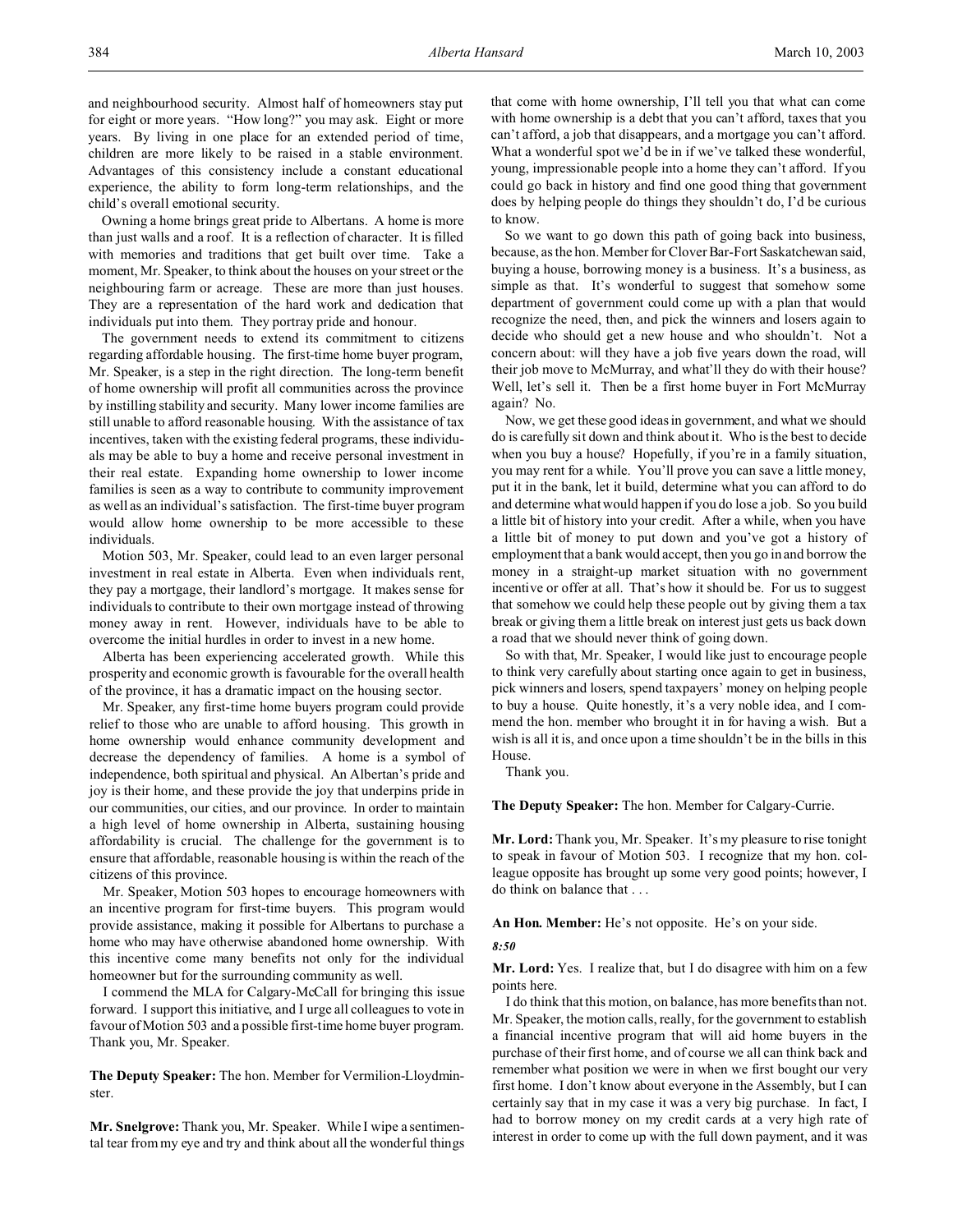years of struggle to pay those high interest rates and to get that house. However, it turned into a great investment for me and helped me much later in life in a number of other ways, and I would not have had that advantage of the increase in real estate value if I had not been able to come up with the down payment. As a matter of fact, I used that technique several times to acquire houses and in fact made quite a bit of money from it that I wouldn't have made otherwise if I had not been able to buy a house with very little money down.

I wasn't sure when I first bought the house whether or not I would like being a homeowner. I was thinking, you know, that it would be hard. You have to mow the lawn and all sorts of things, but in fact it turned out that I enjoyed that. In fact, most people who buy their house and now are owners of the home instead of being renters in an apartment suddenly take a great interest in their property. In fact, you start doing the little things to fix the house up and make it nicer, and in aggregate, when a lot of people are doing this in a community, frankly, it adds a lot to the stability of every community. Every community, in fact, would benefit from having more home owners than just renters. Nothing against renters, but it's just that there is more incentive to take care of your property, fix it up, and so on. So it creates more stable communities.

There are just so many benefits of more stable communities that I don't think we even have time to get into them all tonight, Mr. Speaker. In terms of less policing, more stable communities result in everyone knowing everyone else, increase what they call social capital within a community, which is just as important as developing economic capital. Social capital refers to trust and relationships with your neighbours and with other people. Frankly, with strong social capital, economic capital is generated much faster because you don't have to worry so much about, you know, having to have lawyers and everything else because you trust people. So stable communities not only improve quality of life dramatically; they lead to less crime, less policing, greater growth of economic capital. There's just numerous, numerous benefits to encouraging home ownership.

Of course, in this day and age we're hearing a lot about struggling students at university with high loans and payments that they may take years and years to have to pay off. Well, it's very discouraging for those people to even think about trying to own a home in their 20s, and in fact many of them probably will not even be able to own a home in their 30s, and that's the age when many of them have young families and so on. So when you start thinking about the difficulties there for these people, clearly it would be beneficial to encourage particularly people with young families to be living in a home in stable communities. So those are just a few of the points that I could raise on that point, Mr. Speaker.

Now, the motion also sets in place groundwork for using interest payments paid and deducting mortgage interest against your taxes. Well, this is quite common, actually, in many parts of the world. It's my understanding that it's allowed in the United States, and if you look at the productivity and the economic growth and capital in the United States - in fact, it's been listed as one of the major factors in the United States, that people can deduct their mortgage interest payments from their taxes, which Canadians have never been able to enjoy. If it sets in place the groundwork to look at that, basically it would encourage people to invest in their homes, to save money in their homes and build up equity as opposed to just staying in rental apartments and never having that advantage.

So we'd be encouraging our populace, in fact, to start building equity, which is going to be very important as they get older and in their old age. We have RRSPs and whatnot, but really when you compare the savings rates of Canadians to many other people in the world, we as a nation do not save a lot of money, and there is a very

big concern that we are not saving enough money in our nation for all of us to get by in our old age. So home ownership is for most people one of their greatest investments of their lifetime and the source of much of their equity which will be needed in their older age.

Mr. Speaker, of course, we've heard from many of my colleagues this evening about the rising costs of home ownership and how much trouble this is causing for homeowners in Alberta. In fact, I am pleased to be working with one of my colleagues on a secondary suite housing committee concept right now which is going to go out and consult with Albertans. We have looked at the idea of encouraging secondary suite development in new subdivisions and new houses specifically to help young people who are maybe buying a new house and can't quite afford the mortgage payments to consider taking in a tenant, perhaps in the basement in a rental suite, which would then help them with their mortgages, help them to afford this new house and create a supply of affordable housing at the same time. So if you have a situation like that, that would also create an incentive program to aid first-time home buyers and at the same time would create another important stock of affordable housing, which we desperately need in this province right now.

I do not see, Mr. Speaker, that there are any major negative impacts that the proposed motion would foster. I don't see any negative impacts at all really to the idea of encouraging people to buy houses. The more houses that people buy, the more houses that developers can sell, and in fact that creates jobs for carpenters, plumbers, electricians – you name it – right across the board. So a lot of economic development, job creation, and all those people pay taxes. In fact, they'd be paying taxes on income they would not have had had it not been for all this new supply of houses being sold to these young people through a program like this. It would be my guess, because I haven't done such a study, that if you added up all those extra taxes generated, it really begs the question of whether or not this would be a net negative or a net plus in fact to the taxpayer.

In fact, when you get into the multiplier effects of that additional money being generated in the economy and start going through all the multiplier effects and so on, my guess is it would be a huge economic generator in this province to make a small investment in helping people buy new houses that otherwise would not be buying those houses. So I suspect that far from being something we should fear about the government getting into the business of business again, I guess I would believe that it's more likely that we'd create tremendous economic benefits right across the province from doing this, and the net effect to the taxpayer would be, in fact, that the government would have lots more taxes and could maybe even look at lowering taxes as opposed to having to raise them.

As I mentioned earlier, Mr. Speaker, this evening I talked about the influx of immigration to the province of Alberta and how all those people, of course, coming to Alberta is impacting housing. We would attract younger people to come to Alberta earlier in their careers. Never mind all the other wonderful impacts that has in terms of the talent they bring with them and the creativity and everything else; these people moving to Alberta earlier in their careers because they could afford a house in Alberta with a lower down payment as opposed to what it might cost them in other provinces where they aren't earning as much money and the down payment would be higher – well, when you add up the longer career of these people moving to Alberta, the taxes they would generate in Alberta instead of some other province, the GDP that they would be increasing as a result of their entire careers and their entire wages being paid in Alberta instead of some other province, I think the effects of that could be absolutely astronomical.

I did talk about \$350 billion earlier as being a number that I had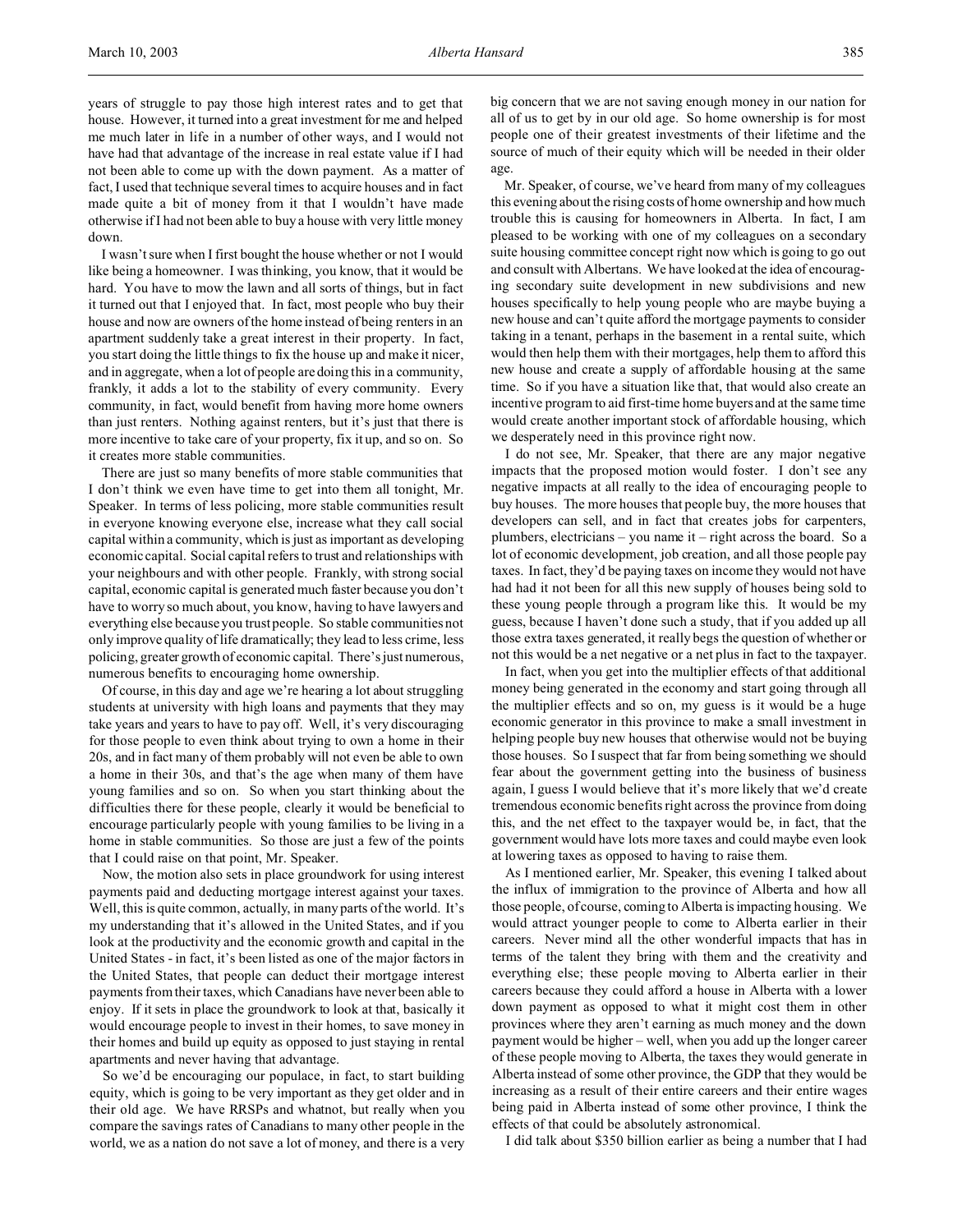estimated the value of people moving to Alberta would contribute. [Mr. Lord's speaking time expired] Thank you, Mr. Speaker.

**The Deputy Speaker:** I hesitate to interrupt the hon. Member for Calgary-Currie, but the time limit for consideration of this item of business on this day has concluded.

*9:00*head: **Government Bills and Orders** head: **Second Reading**

# **Bill 21 Ombudsman Amendment Act, 2003**

**The Deputy Speaker:** The hon. Member for Bonnyville-Cold Lake.

**Mr. Ducharme:** Thank you, Mr. Speaker. I am very pleased to rise this evening to speak to Bill 21, the Ombudsman Amendment Act, 2003. Alberta has had an Ombudsman since 1967, and the Alberta office of the Ombudsman was the first of its kind in Canada. As many members know, the role of Alberta's Ombudsman is to act as a kind of watchdog over the workings of the government administration. He is completely independent of the government and the Legislative Assembly and has broad powers to investigate complaints about administrative actions, decisions, policies, and procedures. As an independent officer of the Legislature the Ombudsman makes sure that the administrative practices and services of public bodies are fair, reasonable, appropriate, and equitable.

In addition to his investigative powers, the Ombudsman can make recommendations about how to improve the way government works. He provides annual reports to the Legislative Assembly, and in certain circumstances he can also issue other reports if it is in the public interest to do so. These powers ensure that Albertans have yet another way to subject government departments and agencies to public scrutiny and review.

I'll now take a moment to go through some of the amendments included in Bill 21. First, you may notice, Mr. Speaker, that a number of the changes are purely housekeeping amendments. For instance, over the years some practical problems have arisen when three different acts dealing with professions each amended the same sections of the Ombudsman Act. Because those acts weren't proclaimed in the order that was expected, the amendments didn't work properly, and certain sections of the Ombudsman Act did not read the way they were intended to read. Bill 21 fixes those problems. Similarly, the bill clarifies some definitions and cleans up some of the drafting language. These housekeeping changes do not change the intent or meaning of the provisions of the act as they are now.

The bill also includes a technical amendment that deals with financing of the Ombudsman's operations. This amendment addresses a timing issue and allows a special warrant to be signed to provide funds to the Ombudsman's office for a fiscal year before that fiscal year actually begins. This is the current practice for government departments. Without this amendment the special warrant for the office of the Ombudsman can't be signed until the first day of the fiscal year, and this causes unnecessary administrative delays in funding.

Another amendment will clear up an oversight in the act so that the Ombudsman will be able to consult with the heads of agencies in the same way he can currently consult with government departments.

Finally, Bill 21 adds a provision to the act that clarifies that the Ombudsman when conducting an investigation under the act is not subject to the provisions of the Health Information Act. This will allow the Ombudsman to access all of the information he needs to do

his job without restriction. It should be noted, though, that in no way does this mean that the Ombudsman can interfere in the health commissioner's role and duties as legislated in the Health Information Act.

Mr. Speaker, I'll now move on to the more substantive amendments included in Bill 21. The term "agency" has been amended by this bill. This amendment could ultimately result in the broadening of the Ombudsman's jurisdiction. Generally speaking, the Ombudsman investigates the administrative decisions, recommendations, actions, and omissions of governmental departments and agencies. Right now the definition of "agency" is limited to bodies listed by name in the act itself. Amending this definition will allow it to be updated so that the Ombudsman can be given jurisdiction over provincial agencies that perform responsibilities delegated to them by the government as those agencies are created. By allowing the jurisdiction of the Ombudsman to keep pace with the changing face of government, this amendment will ensure that the Ombudsman remains an effective watchdog of administrative fairness in government.

Bill 21 will also expand the Ombudsman's jurisdiction in another way. Under this amendment the Ombudsman will be able to review the concerns resolution processes put in place by regional health authorities, the Alberta Cancer Board, and the Alberta Mental Health Board. Once these concerns resolution processes are formally established, Albertans will be able to engage the services of the Ombudsman if they feel that the processes were not properly administered.

Mr. Speaker, when a complaint is brought forward, it is essential that the Ombudsman be able to review the matter thoroughly and without unnecessary limitation. This is the reason behind the next couple of amendments I'd like to discuss.

The first is a procedural amendment that allows the Ombudsman to treat a written complaint that he receives from an Albertan as consent to release that Albertan's information for the purposes of the Ombudsman's investigation. Basically, this amendment does away with the need for the Ombudsman to get two written documents from the complainant: first, the initial complaint and then a subsequent consent to release. This will save time and allow the Ombudsman to initiate his investigation as soon as he receives a complaint.

Another closely related amendment allows the Ombudsman to access all information relating to the complaint he is investigating. Right now some legislation restricts his ability to access information such that he can only obtain information that specifically contains the name of the complainant in it. With the amendments in Bill 21, however, the Ombudsman's ability to access information will not be fettered. The end result will be that the Ombudsman will have the legislative authority to acquire all the information he needs in order to fully investigate complaints.

The last amendment that I want to address, Mr. Speaker, is one that deals with the implementation of the Ombudsman's recommendations. The office of the Ombudsman is a complaint mechanism of last resort. This means that the Ombudsman cannot become involved until all formal and informal appeals have been completed by the individual who has a complaint. For instance, many Alberta government departments, boards, agencies, and commissions have internal appeal processes available to resolve complaints. If an individual has completed all available appeals and remains dissatisfied with either the fairness of the process or the outcome, the individual can then turn to the Ombudsman. Right now if the Ombudsman finds that a person was not treated fairly, he can recommend that the matter be reheard.

However, in some circumstances a department, tribunal, or agency is prevented by its own legislation from implementing the Ombuds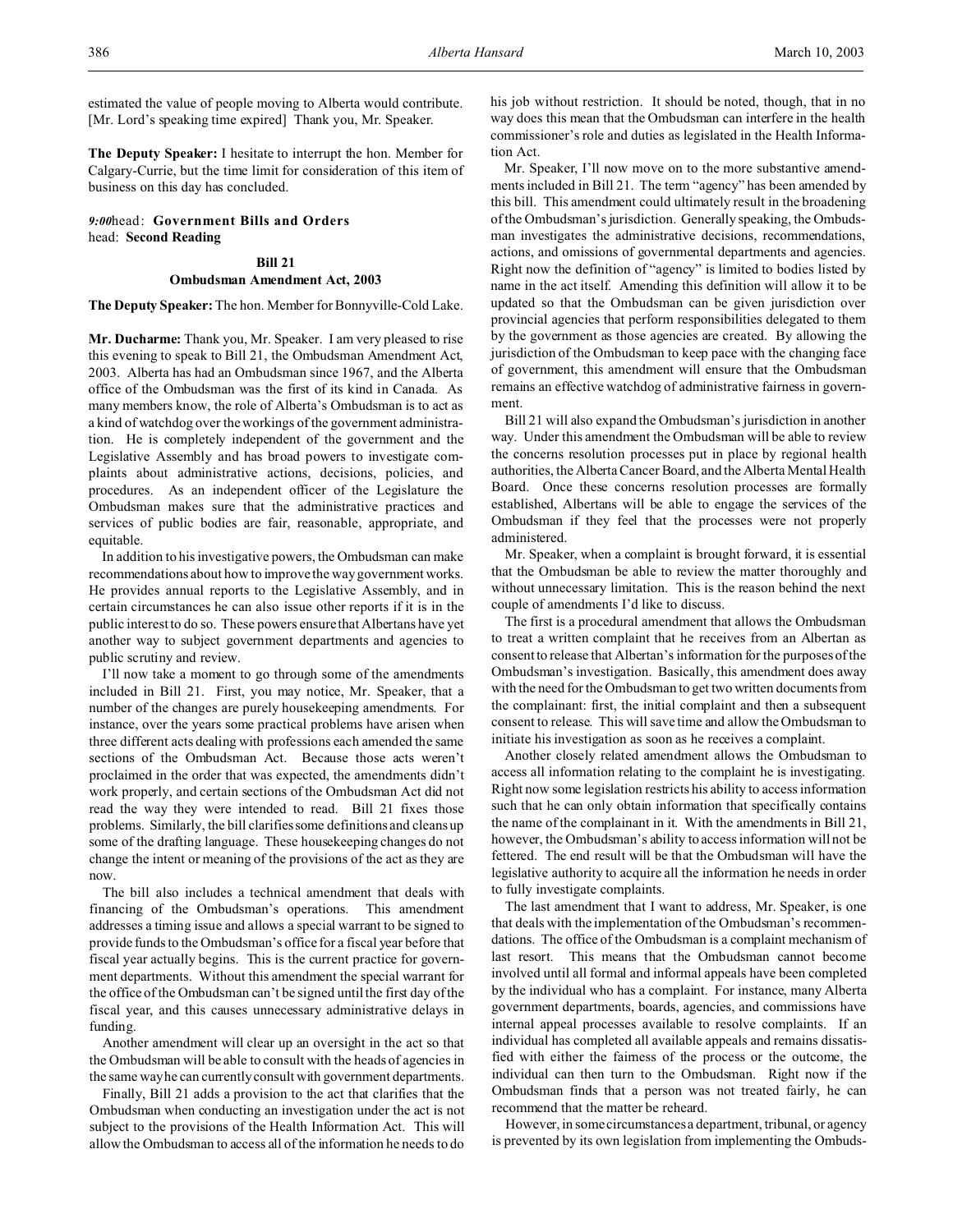man's recommendation even if it wants to. Bill 21 solves this problem by allowing a department, tribunal, or agency to accept the Ombudsman's recommendation and implement it. This means that they can reconsider or rehear a matter if they choose to do so. Given that the Ombudsman's review is really a test of whether a body has acted fairly and with due process, it is logical that upon a recommendation by the Ombudsman that body should have the ability to implement the recommendation if it chooses to do so.

Through the powers vested in him by the act, the Ombudsman is able to provide government bodies and agencies with an independent review of their administrative practices and procedures. This kind of scrutiny ultimately benefits all Albertans by building public confidence and trust in the workings of government. I am confident, Mr. Speaker, that these amendments to the Ombudsman Act will go a long way to help Albertans maintain confidence in the way their government is administered. I, therefore, urge all the members in this Assembly to support Bill 21.

Thank you, Mr. Speaker.

**The Deputy Speaker:** The hon. Member for Edmonton-Ellerslie.

**Ms Carlson:** Thank you, Mr. Speaker. Happy to speak to Bill 21, the Ombudsman Amendment Act, 2003. We appreciate the briefing that we got on this bill, and it looks like we will be supporting it, but we do have some questions.

#### [Mr. Lougheed in the chair]

It updates the Ombudsman Act to include certain recommendations that have been continually advocated by the Ombudsman. Of course, that's good. It also includes more organizations, some professional organizations, which is also good, we think – but we've got a few questions – and then some authority to investigate the complaints with the RHAs. So, of course, some questions around that too.

I'd like to put the questions on the record at second reading so that, hopefully, they get addressed when we're in committee, which will give us a better framework for deciding whether we need to bring in any amendments.

A big question for us is how the Health Facilities Review Committee fits into all of what's talked about here with the RHAs. We need to know what the chain of events will be in terms of that committee. Will the Ombudsman be involved at all in matters that are sent to the committee? So if we could have that question answered.

Also, then, we get down to one of the later sections where they're deleting the idea that a complainant must provide written consent before information which is secret or confidential can be used by the Ombudsman. We understand that when a person files a complaint with the Ombudsman, it makes little sense to get a second authorization. It looks like that's going to be okay with us. But then when we go to the one where you make a recommendation after the investigation to have the appropriate authority rehear or reconsider the matter he was investigating, we don't understand exactly what that means. Could we get some definition on that? We need it clarified and some examples as to what giving the Ombudsman such powers will entail.

Just down a little further, in section 9, our concerns are that it gives the department, agency, or the organization the power to reconsider a matter but also gives them the power to "quash, confirm or vary that decision or recommendation" that the Ombudsman makes. Now, this concerns us quite a bit. It seems to make the section quite ineffective if the body is given the option to comply or not comply with the recommendation. So the justification for doing that would be, I think, our concern there.

Then when we talk about section 14, it adds a new section in the act which allows the Lieutenant Governor in Council to "make regulations designating boards, commissions, corporations, offices or other bodies as agencies" that will fall into this act. Now, I think this is our biggest concern here. As we see in other pieces of legislation, it shows that the government wants to move issues out of the Legislative Assembly and into the backdoor regulation process of government, which, of course, we complain loudly about every chance we get and hope that ultimately at some point in time someone will listen and make sure that that manner of dealing with issues stops.

#### *9:10*

Other than that, section 15, where the minister has the ability to make regulations regarding patient concerns resolution processes that the Cancer Board provides, gives the minister some power over approving the process. Our question there is: will this be used to bring a more universal approach to the general process?

So if we could get those questions answered, it looks like we'll be able to approve this when we get into committee. We might have one amendment coming out of it in terms of the regulations, but other than that, it looks good to us.

Thank you very much.

**The Acting Speaker:** The hon. Member for Bonnyville-Cold Lake to close debate.

**Mr. Ducharme:** Question.

[Motion carried; Bill 21 read a second time]

# **Bill 16 Agricultural Dispositions Statutes Amendment Act, 2003**

[Adjourned debate March 6: Mrs. McClellan]

**The Acting Speaker:** The hon. Member for Highwood.

**Mr. Tannas:** Thank you, Mr. Speaker. I'm compelled to speak tonight on Bill 16, the Agricultural Dispositions Statutes Amendment Act, 2003, primarily because of the intervention last day by the hon. Member for Edmonton-Strathcona. If you read the speech, you'll see that much of it is premised on what is not in the bill, and as someone who represents a significant number of leaseholders in the Highwood constituency, many of whom are third-, fourth-, even fifth- generation ranchers, who've been good stewards of the land, I feel that I need to straighten out the record a little bit.

First and foremost is that Bill 16 does not deal with the issue of compensation, as to whether or not the ranchers receive too much or too little or pay too much or too little on their leases. That will be dealt with in a subsequent bill. So, then, what is Bill 16, and why am I supporting it? There are about five main issues here. The first one: that it continues to recognize the stewardship role of ranchers. It ensures contact by recreational users, people who would use the grazing leased land; reduced liability; new mechanisms for resolving conflict; and new legal remedies.

The first one, then, Mr. Speaker. The government provides these leases – this is recognizing the stewardship role – because grazing is important to the grassland ecosystem of the foothills and Porcupine Hills in my constituency and the sustainability of these public lands. You say: well, gee whiz, they've got a sweetheart deal. Well, maybe they do, but they are obliged to graze no more than 50 percent of the grass that grows there because this is an important watershed area.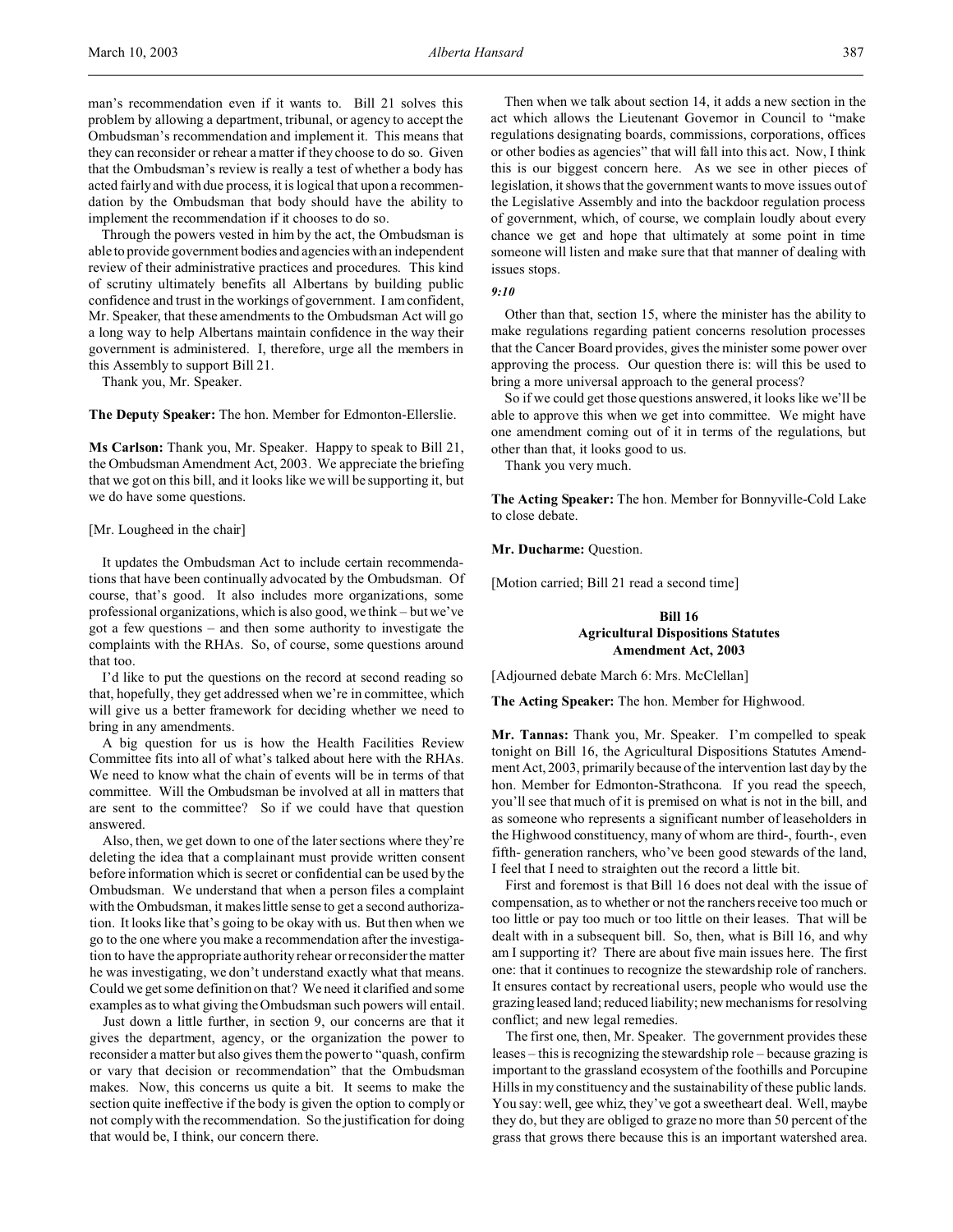Over the years, Mr. Speaker, the farmers and ranchers of those leases have provided excellent stewardship. Some years ago we had the declaration of the Whaleback, part of which is in the constituency of Highwood and most of which is in the constituency of Livingstone-MacLeod. The Wilderness Association said that this was pristine land and should be really protected. How interesting. It's the oldest agricultural disposition in the province. It goes back to the late '70s, early '80s that that has been continuously ranched but ranched in a stewardship way that is recognized as being the right way to make sure that that watershed is protected and the native grass there is protected.

The livelihood of agricultural leaseholders is based on their continued access to the land for grazing as well as the long-term protection of the land. Although an agricultural disposition holder must provide reasonable recreation access to the land, the regulations in Bill 16 recognize that there are times when the disposition owner can say no or put conditions on access. That's one of the provisions that I particularly like. It ensures contact by recreation owners to the holder of the disposition, to the rancher, if they want to utilize that grazing land.

The conditions, though, that the rancher may put on are that if it's a fire danger – and if you've got very dry grassland, in the fall and even in the winter when there's no snow, it's a high fire hazard, and vehicles can't go in there, and campfires can't be utilized. Also, when livestock are in some of these areas, you can't have people out there hunting. Some of the ranchers that I know practise a deal whereby they only allow a certain number of hunters on at a time or, if they don't practice that, they advise them and say: "Well, in these two sections there are 15 hunters on this day in that area. The chances of you shooting a deer are slight, but the chances of you shooting another human being are pretty good." Then it might be that the rancher is looked upon as a gatekeeper, but it's a responsible gatekeeper that they would be. If the rancher is not, then the provision of Bill 16 says that there is a process by which that "no, you cannot come on this leased land" can be appealed, and that certainly appeals to me.

The only thing in here is that there's nothing to take into account what it's like to be a rancher in the fall and early winter. It's nothing for them to receive 10, 15, 20 phone calls before 7 o'clock in the morning, and that isn't always the most welcome thing and not only that but to be awakened by the noise of trucks in your yard because there are 10 trucks with their horse trailers and the whole bit all ready to go hunting on the area that you're responsible for. So it ensures contact by recreation users.

The person who wants to walk across the land usually isn't much of a bother. It's the ones that want to use their quads. I know, Mr. Speaker, that you wouldn't allow us to show exhibits in here, but I have a wonderful set of photographs that show you the damage that those quads and four-wheel drives can do on a wet day on rangeland. Of course, those people seem to get some joy out of going up a hill straight up and in lowest gear so that the grass is chewed up, and that's the irresponsible recreation user. So if you have to make a contact with the rancher, then there's a chance for that rancher and

that recreation user to come to some agreement of what conditions they can utilize the leased land on.

Reduced liability is also a feature of Bill 16. This legislation reduces the liability of the leaseholder for the safety of recreation users. If a rancher says, "Yes; on these conditions you can go on my land," and the person somehow is injured because there was a ditch or any kind of impediment to their going over the land, they can sue the leaseholder, and there are some unfortunate situations that have occurred when a plain yes is given. As a result, Bill 16 is addressing an important consideration that goes on with the access. It'll provide clarity and assurance to leaseholders who previously had no clear direction in this area, and that will lead to greater co-operation between the leaseholder and those members of the public who might like to access the land for recreational reasons.

*9:20*

Bill 16 also contains a new mechanism for resolving conflicts. The legislation then makes a dispute resolution process available to both leaseholder and recreational users where there might be a conflict. That is very much an improvement, and it's certainly a great improvement, as some of these others are, over the former Bill 31. It certainly seems to me to be a wonderful step forward.

Bill 16 also provides a new legal remedy. Prior to this legislation, Mr. Speaker, the rights and duties of all users were somewhat unclear. There was no legal way to deal with recreation users who did not respect the environment, and now a leaseholder will be able to ask a peace officer to intervene, and court action may be taken for those who abuse the land. If court action is taken and a person is convicted, the court can impose a fine of up to \$2,000.

The legislation also allows, Mr. Speaker, the minister to impose a penalty where either the recreation user or the agricultural leaseholder contravenes the legislation, so it's a two-way street. The leaseholders have a good history of stewardship on our land. Under the current legislation the minister has the discretion to cancel a lease if the conditions are not maintained, and this direction continues under Bill 16.

For those reasons, Mr. Speaker, I would support Bill 16 and believe that it's a great improvement over some of the provisions of Bill 31. Thank you.

**The Acting Speaker:** Under Standing Order 29 or to continue debate?

**Dr. Taft:** To speak. I'm to speak to the bill if there are no questions.

**The Acting Speaker:** The hon. Member for Edmonton-Riverview.

**Dr. Taft:** Thank you, Mr. Speaker. I appreciate very much the comments from the Member for Highwood on this particular bill. Generally, I think I tend to agree with him on what he said. As the member described, there are actually three or four purposes to the bill: dispute resolution process for exploration access disputes on leased lands, clarification of the rights and procedures for recreational access on leased lands, some procedures for conflict management, and clarification for access to the land.

## [The Deputy Speaker in the chair]

Now, it's interesting. The land that we're discussing here is some of the most beautiful country in Alberta and some of the most beautiful country, I would argue, in the world, the portions of it that I've driven through, the Whaleback region that the Member for Highwood mentioned and the ranch land south of there. I under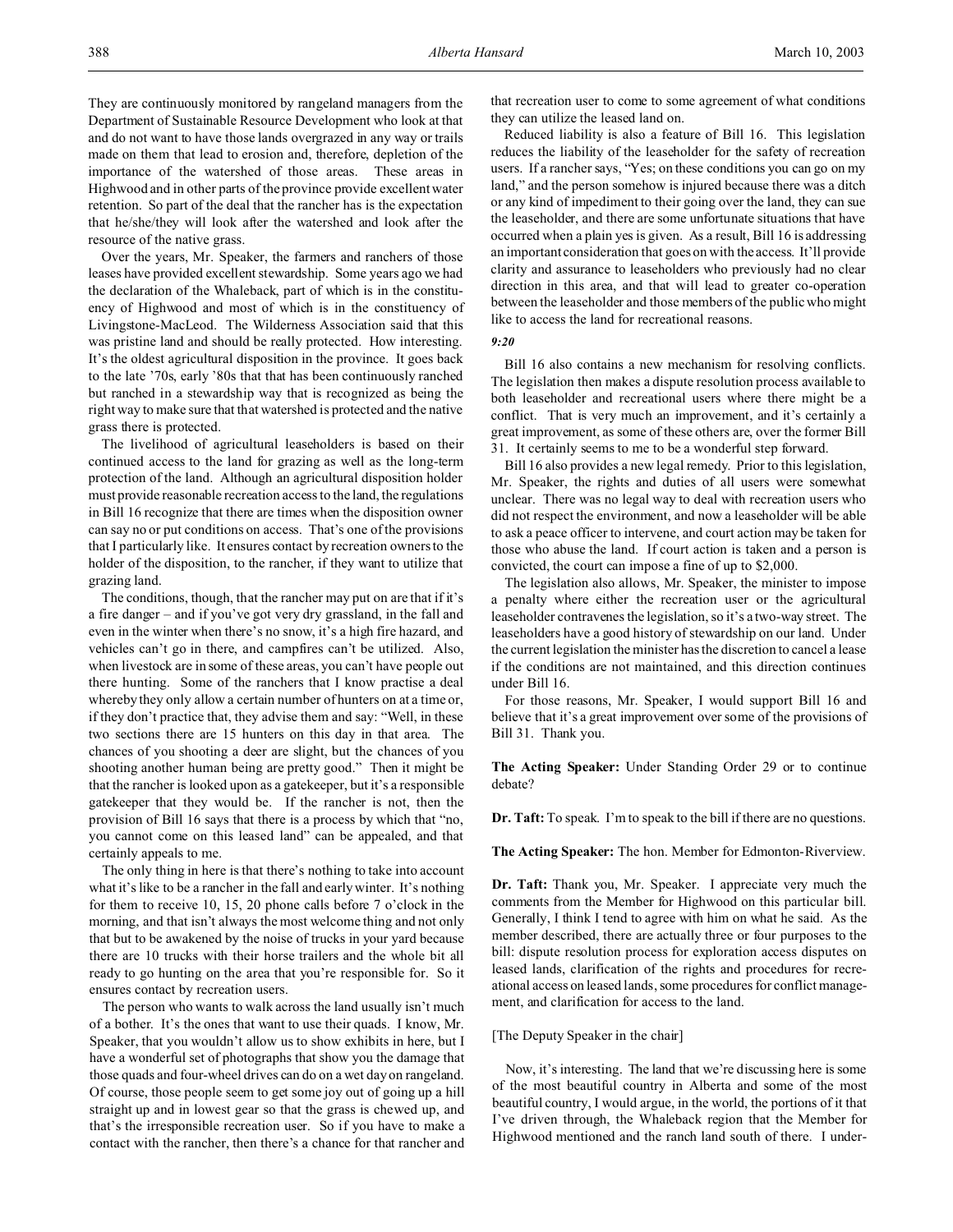stand there's a total of about 5 million acres of public land leased for grazing to about 5,700 leaseholders, and 5 million acres sounds like a tremendous amount of land. It's about 3 percent of the total land area of Alberta.

This bill has some controversial history to it in the form of other bills, and I think the government has split some of the issues into two or more pieces of legislation. We'll have to wait and see. This is probably relatively uncontroversial compared to what some of the others might be holding or might present in the future.

I think we would all acknowledge the contribution of the ranchers of the lands involved here to the agricultural development and, indeed, to the cultural development of this province. The lands that they are responsible for, that they are stewards for, are trademarks, almost, of this province. I think "stewardship" is in many ways the best word to be used here. These people are very conscious that the lands that they are occupying under these leaseholds are lands that they are stewards for for future generations. Indeed, the fact is that I believe the leases here are relatively long-term leases. I think they're 20-year leases or something like that and that they do encourage people to take a long-term view of the land and to conserve the land that is there. This stewardship helps to keep the grassland ecology in balance. It helps to both sustain the grass and to keep other forms of vegetation from moving into the grasslands. It keeps the bush and potentially the forest from spreading out into the grassland and keeps that interstitial territory between the prairie and the mountains in beautiful condition.

One of my concerns with this bill is the requirements and the potential controls on foot access. Now, I can imagine that access issues are an enormous headache for the leaseholders of these lands, and, as the Member for Highwood described, in the fall when hunters are calling maybe by the dozen early, early in the morning to request permission and when you have to deal with the sometimes genuinely destructive and offensive activities of motorized vehicle operators, quads, and other off-road vehicles, I can see that that's frustrating, irritating, and sometimes exasperating work for these leaseholders. So I think it's probably very wise for us to be looking at ways of controlling access for many people to these lands, but I am concerned about the limits potentially placed on walkers and hikers, people who will do a minimum of damage and undoubtedly are on these lands to celebrate the beauty of the land rather than to rip it up with off-road activities on quads.

I found myself thinking back to the U.K. model for access to lands, which is a very ancient model. The U.K., as people here will know, has a population of over 50 million people in a total area significantly smaller than Alberta. So it's very, very crowded land, and the issues of access to lands are very difficult, but they've been thought through very carefully, and there's a very long historic tradition. I learned about this tradition living in Britain and going on hikes with classes from my sons' schools. We'd go out for rambles through the English countryside, and I discovered soon that walkers in Britain have guaranteed access to the trails in the British lands. It doesn't matter where the trail goes. If it goes through somebody's backyard, across the middle of a field, through a farmyard, or wherever it goes, people have guaranteed access to that trail as long as they stay on the trail.

This leads, of course, sometimes to conflict because farmers, in particular, may not like and appreciate the fact that walkers have guaranteed access to their land. So sometimes you'll have a farmer placing a couple of fairly aggressive bulls in a field and doing things like that to discourage walkers. But the walkers are equally determined and have actually organized themselves so that every trail in Britain that has this common law heritage of access is walked every five years at least once, and doing that and recording the fact that that trail has been walked guarantees that the rights of access continue for at least another five years. These rights go back many, many, many centuries, in fact in some cases prehistorically.

## *9:30*

Now, in Canada we take a much different approach. In some ways it's the mirror image. For in Britain, while there are guaranteed access rights to land, the access to rivers is a completely different thing and the access to streams is a completely different thing. In fact, landowners can for practical purposes prohibit people from using the flowing water, the streams and rivers that go over their property, but they can't prohibit people from going on the land. Here we have it in some ways the other way around. In Canada you can actually canoe down a river or across a lake and you have guaranteed access to that public water, but if you get out of your canoe and walk very far inland, suddenly you're on private property and you're not supposed to trespass. So they're kind of mirror images, reverse images in the two countries.

I can't help wondering in this case or in cases like we're discussing under this bill, Bill 16, if there isn't a way for guaranteeing access to walkers to trails through these lands as long as they stay on the trail and providing them that access without having to go to the leaseholder for permission. Now, perhaps through the course of debate on this bill that issue will be clarified for me and explained to me, but I think we can put walkers in a separate category for regulations and legal issues than, say, people on motorized vehicles or people on horseback, or I suppose these days we even have to worry about people on mountain bikes. But walkers, I think, could be guaranteed access to these lands on trails, and I'd like to consider that, whether that's addressed in regulations perhaps or the legislation. I'll be looking for some discussion and maybe some better information for my sake on that issue as we go through this bill.

Beyond that particular issue this bill at least seems to strike a reasonable set of positions. There are some questions we have around what appear to be some extraordinary powers granted to the minister, if we're understanding this bill properly, to potentially create multiple leases on the same land, something to that effect, so we will need to have some clarification on that as we go through this bill. But as long as the extraordinary powers of the minister to act potentially in unusual or destructive ways, in manners that perhaps contravene the interests of the leaseholders or the various parties to the leases, are contained, I at least will probably support this bill and I imagine that our caucus will also.

So with those comments I'll take my seat and look for other debate. Thank you.

**The Deputy Speaker:** The hon. Minister of Infrastructure.

**Mr. Lund:** Thank you, Mr. Speaker. I certainly agree with the hon. member as he was describing the stewardship that leaseholders have exhibited. As we were setting up the special places, it was quite interesting. The folks that seemed to have some problem with letting agriculture have access to this land still nominated areas for special places and acknowledged that the leaseholders for some long period of time had been operating on that land and that it was in just as good shape if not better than they originally found it.

In his comments he commented about the leases being 20 years and seemed to indicate that it was important that it be a long-term lease in order that that management continue, and I'm wondering if the hon. member would be suggesting that the leases be longer than 20 years or that perhaps we have some type of rolling 20 years. That means that at the end of 10 years there'd be an assessment, and if everything is up to snuff, you'd get another 20 years. So you would have that kind of management ahead of you as you go forward.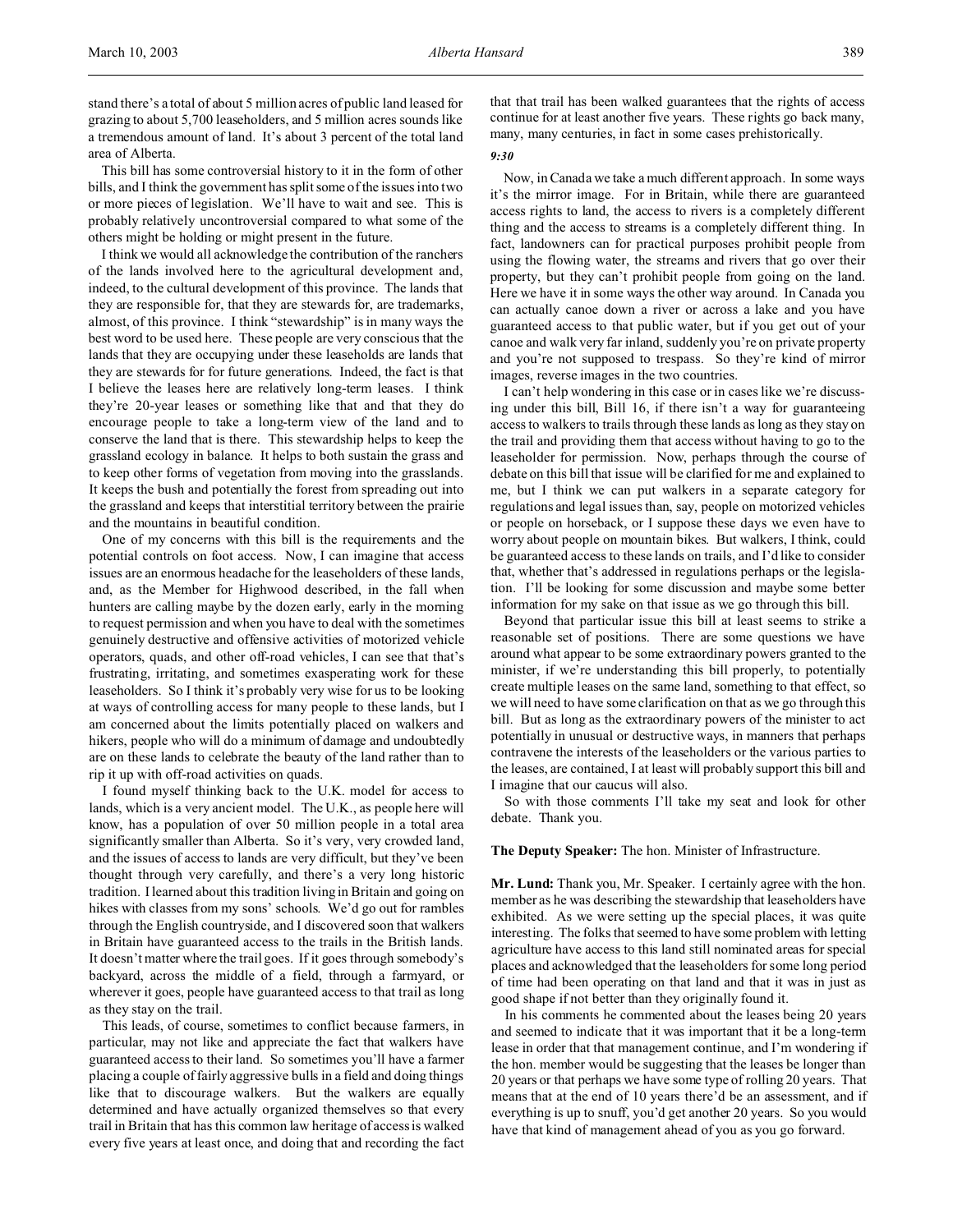**Dr. Taft:** I don't make it a practice of answering questions in this situation – I'm happy to do that in committee – but I'm open to those ideas. I don't have a solution here, but I think we need to stay away from really short-term leases, which encourage people just to

**The Deputy Speaker:** Further questions or comments? The hon. Member for Spruce Grove-Sturgeon-St Albert.

squeeze everything out of the land in two or three years and be gone.

**Mr. Horner:** Thank you, Mr. Speaker. I was just wondering if the hon. member would answer a question with regard to his travels in Britain and the fact that when he was wandering from one farm to the other farm if at that time they were concerned about the spread of mad cow disease or various other pesticides or those sorts of things.

**Dr. Taft:** I shouldn't have answered even one question. I'm happy to debate that in committee. I think the proper place for these kinds of questions back and forth is committee.

Thank you.

**The Deputy Speaker:** Further questions? Further comments?

The hon. Minister of Sustainable Resource Development to conclude debate?

[Motion carried; Bill 16 read a second time]

# **Bill 22 Child and Family Services Authorities Amendment Act, 2003**

**The Deputy Speaker:** The hon. Minister of Children's Services.

**Ms Evans:** Thank you, Mr. Speaker. I believe this is very selfexplanatory. It's striking out "not more than 11" and substituting "the," the effect of which will enable us to provide sufficient board members to be appropriate for governance of the larger expanded territories of the child and family services authorities.

Moved a second time.

The Deputy Speaker: The hon. Member for Edmonton-Mill Woods.

**Dr. Massey:** Thank you, Mr. Speaker. Just a few brief comments as we look at Bill 22. It's true that it's designed to eliminate the limits on the number of children's authority board members, but I think what it does is raise some questions about the direction we're going in terms of the children's authorities.

We've seen the map of the new boundaries. One of the strengths when the authorities were created was laid out I think fairly clearly by the government. The intention as I understand it from the remarks of the minister and the government publications was to make sure that the services that were delivered were relevant to the community and that they have a strong local flavour, that they could respond to local needs, and it seems to me that as we progressed and, for instance, now that the regions have been changed, I wonder how much of that local authority and input and the creation of situations that meet the particular needs of an area are being eroded. If you look at the map of the authorities, in region 8 I wonder how much the people in Fort Vermilion have in common with people in Grande Prairie. Huge, huge differences in those communities, the kinds of populations that they serve. Similarly, you could ask, for instance, in region 7: how much in common do people in Hinton have with

Athabasca? And you could go on through the regions. The northern ones are particularly large, Mr. Speaker.

### *9:40*

So I think that we should take a serious look at what's happening to that goal of delivering programs that are really responsive to local needs and whether that is still a legitimate goal or whether the government has with the experience with the regions decided that that goal shouldn't play as large a role in the delivery of services as was first envisioned when the regions were created. It's not particular to this bill, although it does allow for the appointment of more members that seemingly could represent more communities. You could make the argument that the change has the possibility of helping local representation, but as we've watched the changes in local communities, it's a worry that their role is being downplayed and that more and more of the decisions are going to be made centrally and then fanned out to local communities.

With that, I would adjourn debate on Bill 22, Mr. Speaker.

[Motion to adjourn debate carried]

#### **Bill 23**

### **Family Support for Children with Disabilities Act**

**The Deputy Speaker:** The hon. Member for Red Deer-North.

**Mrs. Jablonski:** Thank you, Mr. Speaker. I am pleased to speak to second reading of Bill 23, the Family Support for Children with Disabilities Act. Through the Child Welfare Act review conducted by my very competent colleague from Calgary-Buffalo, Children's Services heard from Albertans that supports for children with disabilities need to be addressed separately from child protection, that supports for children with disabilities should be family focused, and that improved access to information and an integrated service system across government is vital. The Family Support for Children with Disabilities Act will provide separate and distinct legislation to cover services for children with disabilities.

Currently supports for families who have disabled children are provided under the Child Welfare Act. The intent of the current resources for children with disabilities program is to provide support to assist families with some of the extraordinary demands that result directly from their child's disability and to enable families to maintain the child in the family home. The current resources for children with disabilities program is currently perceived and in many ways delivered as a financial benefits program.

In December Children's Services established a ministerial advisory committee and an expert advisory committee to provide recommendations regarding the development of the Family Support for Children with Disabilities Act. Bill 23 reflects recommendations from both of these committees.

The new Family Support for Children with Disabilities Act will change the resources for children with disabilities program. The intent of Bill 23 is to provide a spectrum of proactive, family-centred supports and services to empower families of children with disabilities, preserve and strengthen families as well as prevent these families from experiencing crisis which could potentially result in child protection needs.

The new legislation will clarify eligibility for the resources for children with disabilities program, require service plans to reflect the complex needs of children, refocus programs for children with disabilities on early intervention and family supports as well as promote better service co-ordination across government ministries.

There are three types of service areas identified in the new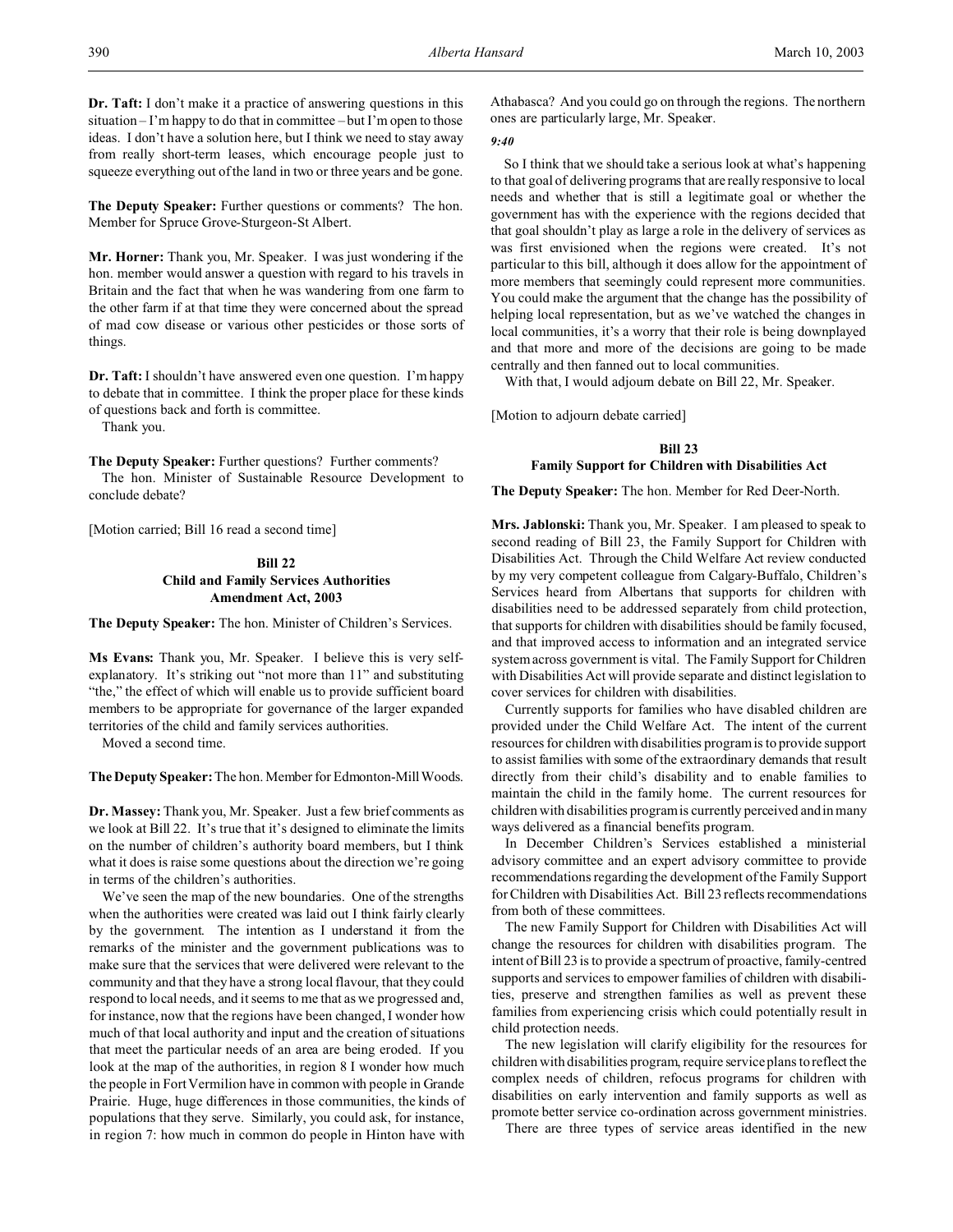legislation: first, information services and service co-ordination; second, family support services focused on the needs of the family; and, third, therapeutic services focused on the needs of the child based on the child's medical diagnosis and assessment of the child's functional needs.

The nature and level of family support services and therapeutic services will be clarified as regulations are developed in consultation with stakeholders. The regulations will also set out expectations for parental cost sharing, taking into consideration the parents' ability to pay to ensure that families aren't put into financial hardship.

Families will continue to have the right to access a formal appeal process. The appeal panel's decisions will be guided by the parameters of legislation. An option for mediation has been included as an alternative dispute resolution mechanism and a less adversarial way to resolve a conflict as an alternative to an appeal.

I support this bill because I know it is based on the principle that a respectful partnership exists for family support services and that this partnership supports parents in meeting their child's needs. Bill 23 is intended to preserve and strengthen the family's capacity to promote their child's healthy growth and development.

Mr. Speaker, I am pleased to move second reading of Bill 23. Thank you.

**The Deputy Speaker:** The hon. Member forEdmonton-Mill Woods.

**Dr. Massey:** Thank you, Mr. Speaker. I'm pleased to have the opportunity to make some comments about Bill 23, Family Support for Children with Disabilities Act. It's coincidental that Bill 23 bears the same number as article 23 of the Charter of the United Nations, the rights of the child. It was to article 23, which deals with handicapped youngsters, that I turned in terms of looking for principles that might underlie a handicapped children's bill such Bill 23.

I think it's worth just visiting what article 23 of the human rights of the child says. It says:

1. States Parties recognize that a mentally or physically disabled child should enjoy a full and decent life, in conditions which ensure dignity, promote self-reliance and facilitate the child's active participation in the community.

2. States Parties recognize the right of the disabled child to special care and shall encourage and ensure the extension, subject to available resources, to the eligible child and those responsible for his or her care, of assistance for which application is made and which is appropriate to the child's condition and to the circumstances of the parents or others caring for the child.

3. Recognizing the . . . needs of a disabled child, assistance extended in accordance with paragraph 2 of the present article shall be provided free of charge, whenever possible, taking into account the financial resources of the parents or others caring for the child, and shall be designed to ensure that the disabled child has effective access to and receives education, training, health care services, rehabilitation services, preparation for employment and recreation opportunities in a manner conducive to the child's achieving the fullest possible social integration and individual development, including his or her cultural and spiritual development.

I think that article is sort of the measure that I used and that I'll continue to use in judging what we have before us in Bill 23.

I have some questions about Bill 23, Mr. Speaker. I would like and, I guess, appreciate some information in terms of the consultation that the ministry undertook with community agencies and municipalities in terms of the family support services. It's a matter of information that I would appreciate being enlightened on.

I think there are some serious flaws in the legislation. The very first one is that it seems to medicalize disabilities, and it goes back to the era and re-establishes the medical model for dealing with

disabilities. I think that putting medical doctors in charge of the diagnosis is a mistake. Certainly, they're one of the professionals that are qualified to do some of the diagnosis, but what is really required is an appropriate, regulated professional, and that's a wide range of professionals, not just medical professionals, Mr. Speaker. I think that if you look at the definition of disabilities, it's extremely narrow, and I think there could be some questions raised as to whether it's compatible with the Charter of Rights and Freedoms. It might be worth looking up that definition and comparing it to the one that we have in the act.

*9:50*

The act makes a provision for income testing, and as such it is a major departure from the HCS program established by the Lougheed government, and it's diametrically opposed to the philosophy of the government because the aim of the program then was to cover the cost of raising a child with a disability that was above the cost of raising a normal child. I think the separation of family support services and therapeutic services is a step that deserves a second look before we proceed with the passing of the bill. I think there are some serious reservations. We've heard from some stakeholders who are alarmed with what we have before us and, I think, raised some legitimate questions that deserve answers as we go through second reading and move into committee with Bill 23.

With that I would adjourn debate on Bill 23.

[Motion to adjourn debate carried]

# **Bill 24 Child Welfare Amendment Act, 2003**

**The Deputy Speaker:** The hon. Member for Calgary-Buffalo.

**Mr. Cenaiko:** Thank you very much, Mr. Speaker. I'm pleased to rise and speak to second reading of Bill 24, the Child Welfare Amendment Act, 2003. Alberta's Child Welfare Act is a key piece of legislation that provides the foundation for child protective services, adoption services, and services to children with disabilities. It has a profound and direct impact on the lives of thousands of Alberta's children and families. In May of 2001 Alberta Children's Services announced a review of its Child Welfare Act. It had been over 17 years since the legislation underwent a major review and overhaul, so there were many issues that needed to be addressed. I was very honoured when the Minister of Children's Services asked me to lead this review and subsequently introduce this bill in the Legislature.

The Child Welfare Act review team, including myself as chair, consisted of a number of representatives from across the province. Our work began with child welfare research being done provincially, across Canada, and internationally. A discussion guide was created, and in December of 2001 public consultations began and information was requested from Albertans. The process was structured to provide all Albertans with opportunities to share their perspectives and contribute to the production of a balanced piece of legislation. In the past year we traveled across Alberta holding over 140 meetings with stakeholders across the province. Mr. Speaker, we had the opportunity to meet with a wide cross section of people to gain a full perspective on the issues of child welfare. We spoke with youth, parents, frontline workers, aboriginal elders, First Nation communities, Métis and Inuit representatives, foster parents and agencies, child and family service authorities, other ministries, and the general public.

Mr. Speaker, throughout the process both the review team and myself learned a lot about the child welfare system and heard the concerns of Albertans. We received a spectrum of responses and